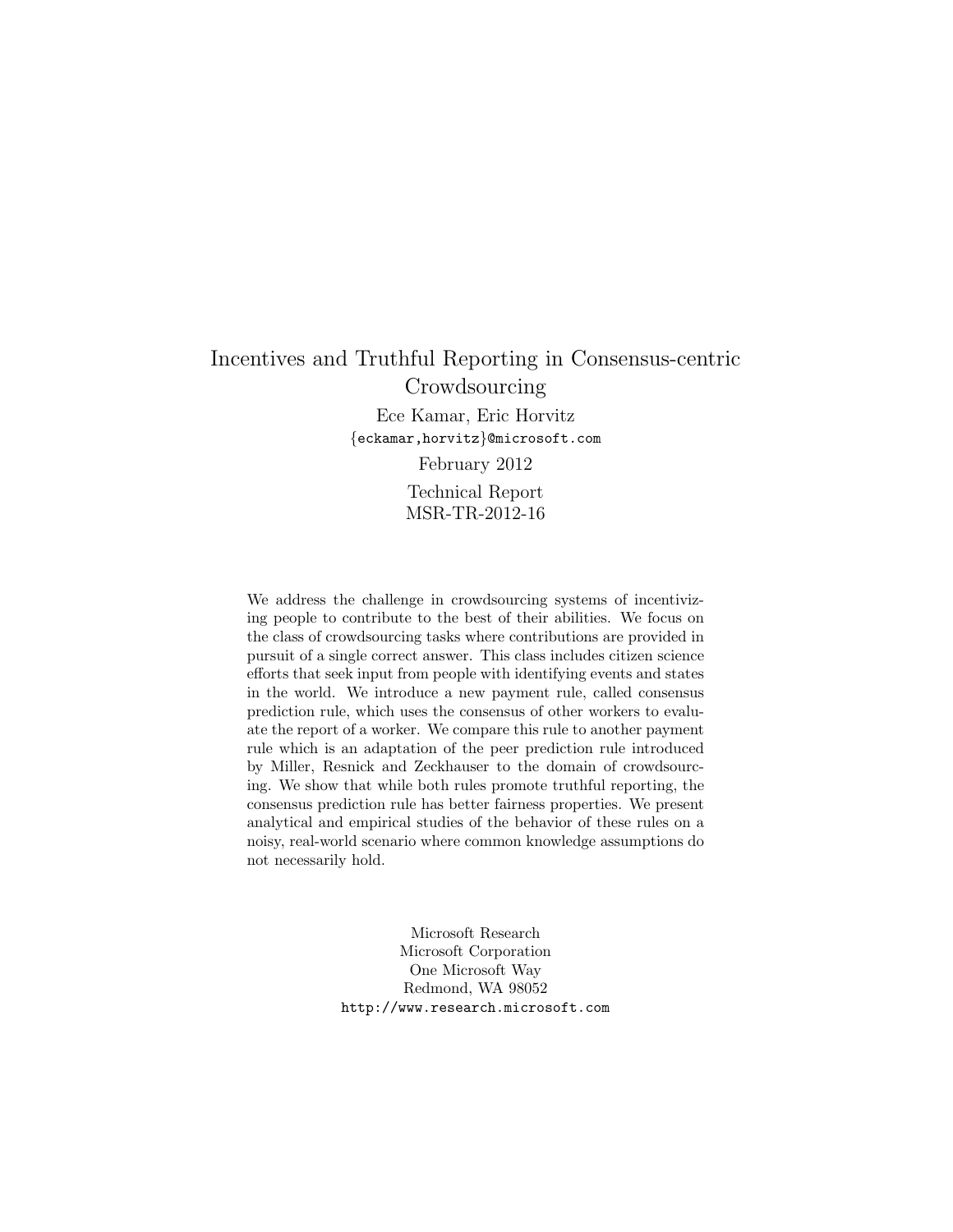# 1 Introduction

Over the last five years, Web-based crowdsourcing platforms have become available for providing programmatic access to populations of workers with diverse capabilities. Crowdsourcing systems include games with a purpose [21] and task markets such as Mechanical Turk. We address a central challenge with the harnessing of human talent via these systems: incentivizing workers to contribute to the best of their abilities.

Designing a crowdsourcing application involves the specification of incentives for services and the checking of the quality of contributions. Methodologies for checking quality include providing a payment if the work is approved by the task owner and also hiring additional workers to evaluate contributors' work. Both of these approaches place a burden on people and organizations commissioning tasks. And there are multiple sources of inefficiency: Recent experiments on Mechanical Turk have demonstrated that task markets may be negatively affected by the strategic behaviors of workers and task owners [12, 15]. For example, there can be strategic manipulation of work by participants that reduces their contribution but increases payments. And task owners may prefer to reject contributions simply to reduce the payments they owe to the system. Moreover neither a task owner nor the task market may know the task well enough to be able to evaluate worker reports. In this paper, we introduce incentive mechanisms that promote truthful reporting among workers of a crowdsourcing system and prevent task owner manipulations.

We focus on a specific class of crowdsourcing tasks that we refer to as *con*sensus tasks, but the ideas presented here can be generalized to many settings in which multiple reports collected from people are used to make decisions. Consensus tasks are aimed at determining a single correct answer or a set of correct answers to a question or challenge, such as identifying labels for items, quantities, or events in the world, based on multiple noisy reports collected from human workers. Consensus tasks include a large swath of citizen science projects where non-experts assist with identifying ground truth. An example of a large-scale consensus task is the classification of galaxies identified in a comprehensive sky survey, where workers label galaxies based on their appearance in astronomical images [13]. Consensus tasks can also be subtasks of a larger complementary computing task, where a computer system is recruiting human workers to solve pieces of a larger problem that it cannot solve. For example, a computer system for providing real-time traffic directions may recruit drivers from a certain area to report about traffic conditions, so that the system is able to provide up-to-date directions more confidently.

We study different payment rules for incentivizing workers in crowdsourcing systems and the properties of these rules. We first analyze existing payment rules used in consensus tasks and show that they are vulnerable to worker manipulations. Next, we adapt peer prediction rules to the domain of crowdsourcing. These rules were introduced by Miller, Resnick and Zeckhauser to gather honest reviews of products by making use of proper scoring rules [16]. In our adaptation to the domain of crowdsourcing, these rules pay a worker depending on how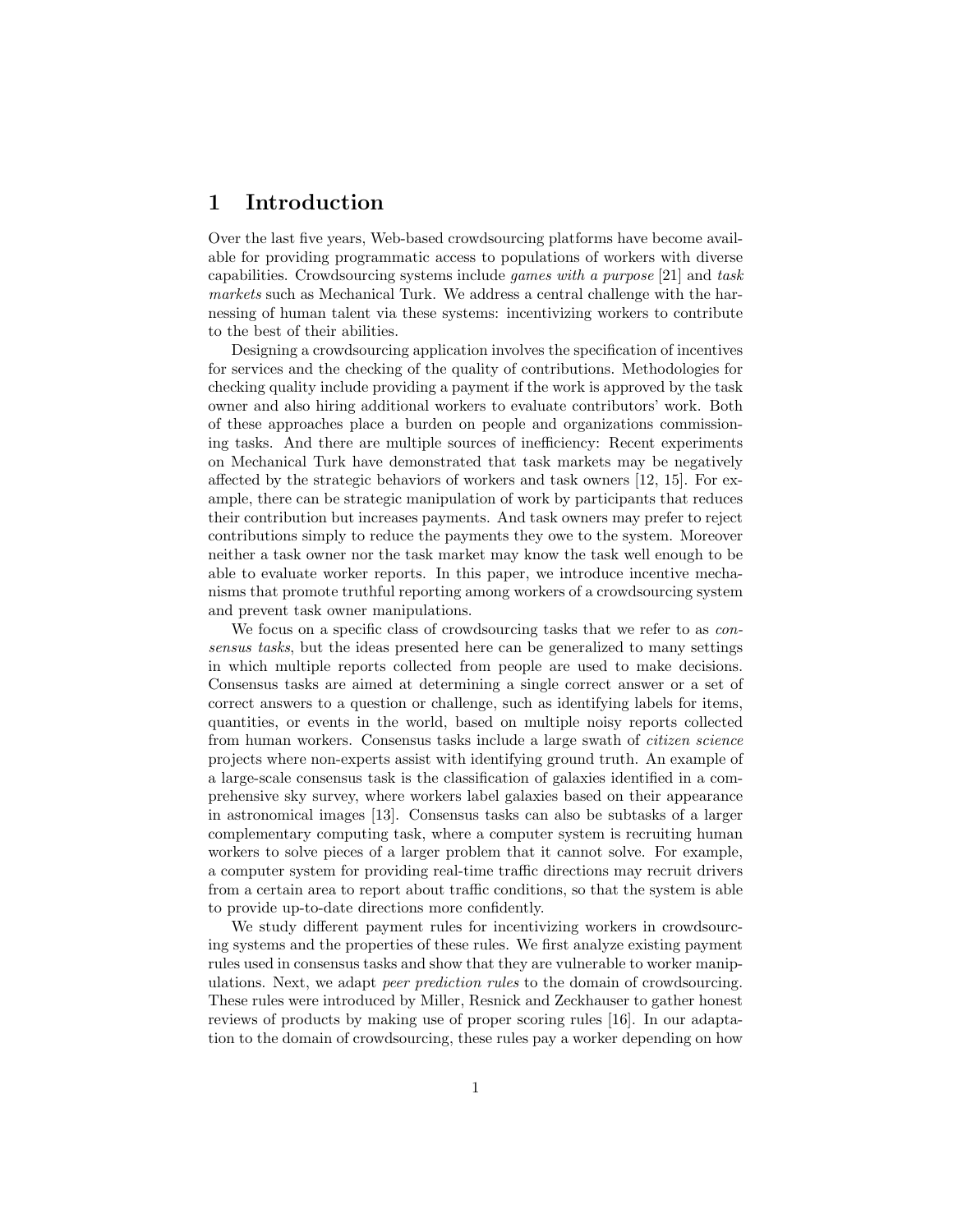well her report helps to predict another worker's report for the same task. We demonstrate the way payments can be computed with the peer prediction rules for consensus tasks based on the other components of a system, and we study the important challenges in applying them in real-world multi-agent systems.

To address some shortcomings of the peer prediction rule, we introduce a novel payment rule, called consensus prediction rule. This more sophisticated payment rule couples payment computations with planning to generate a robust signal for evaluating worker reports. This rule rewards a worker based on how well her report can predict the consensus of other workers. It incentivizes truthful reporting, while providing better fairness than peer prediction rules.

Peer prediction and consensus prediction rules make strong common knowledge assumptions to promote truthful reporting. For the domain of consensus tasks, these assumptions mean that every worker shares the same prior about the likelihoods of answers and the likelihoods of worker reports, and the system knows this prior. This assumption is one of the biggest obstacles in applying peer and consensus prediction rules in a real-world system, in which these likelihoods can only be predicted based on noisy predictive models. We study approaches for relaxing this assumption. We show that in settings where common knowledge assumptions do not hold, workers can be incentivized to communicate and collaborate with the system to correctly estimate the true prior, and the true likelihoods of worker reports.

We empirically evaluate different payment rules with simulations which validate their truthfulness and fairness properties. Our analyses show that crowdsourcing systems that are not implementing incentive compatible payments may suffer significantly, and that payments calculated with the consensus prediction rule achieve high levels of fairness. To the best of our knowledge, we present the first empirical study of the behavior of peer prediction and consensus prediction rules with strategic agents when common knowledge assumptions do not hold. We study settings in which payments are computed based on predictions of noisy models. The study shows that the incentive compatibility properties of these rules are robust to noise.

## 2 Related Work

With the recent advances in using crowdsourcing for solving tasks that computers cannot easily do alone, there has been growing interest in principles and algorithms for efficient crowdsourcing. An active area of research has been on understanding and modeling worker behavior in task markets, including efforts for predicting reservation wage for a given task [8], for predicting the way task features and payment features affect the quality of outcome [9], for predicting worker contribution as a function of payment [14], and for identifying content contributors that are untrustworthy or inaccurate [5]. Another line of research has focused on planning algorithms to determine the optimal task structure and hiring policies for solving a task with crowdsourcing [19, 3, 11, 20].

In contrast to efforts to address challenges in modeling and planning, there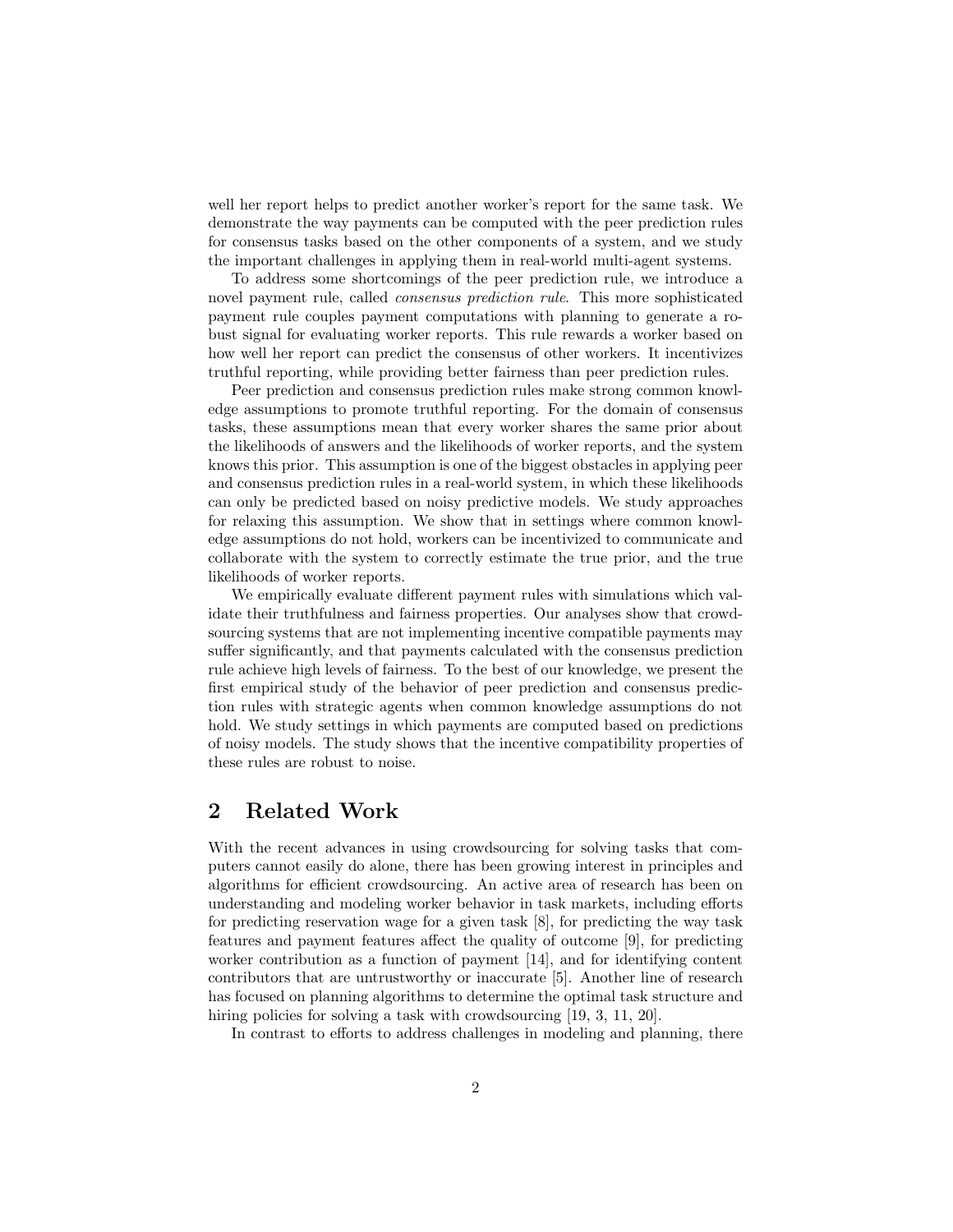has been little work on building incentive mechanisms for crowdsourcing systems. Find-fix-verify has been proposed as a policy that hires additional workers for quality tracking [1]. Another approach suggests verifying the competency and honesty of workers by asking a set of easily verifiable questions [12, 19]. Both of these approaches introduce additional costs either in the form of recruiting additional workers or burdening workers with redundant questions. There has been complementary work on incentivizing workers of a crowdsourcing system to attract competent peers to contribute to a task [23, 4].

Prediction markets and market scoring rules incentivize truthful reporting for tasks for which the true answer is eventually revealed [2, 7]. However for many crowdsourcing tasks the true answer may never be revealed and such tasks are the focus of this paper. This paper builds on the prior work on peerprediction methods to promote truthful reporting without inducing additional costs. Peer-prediction methods were first introduced by [16] to gather honest reviews of products, papers, and proposals by making use of proper scoring rules. These methods are supported by empirical evidence showing that people indeed learn to maximize their payoff by reporting truthfully when payments are calculated with respect to a proper scoring rule [17]. Collective revelation is an alternative approach that inherently weighs an agent's report more if the agent is more informative, but it requires each agent to report twice, based on a consideration with and without evidence, and is only valid if the distribution over the correct outcome has a well-understood structure (e.g., Normal distribution) [6]. The Bayesian Truth Serum makes weaker assumptions on common knowledge, but requires each agent to report predictions about other agents' predictions, which may be too costly for workers within a crowdsourcing system [18].

# 3 A Mechanism for Solving Consensus Tasks

Our overarching goal is to design autonomous systems that collect information from people to recover the true state of the world, and thus to make effective decisions. We focus on crowdsourcing systems for solving consensus tasks as a real-world example.

An automated system for consensus tasks has access to a population of workers, who are able to make inferences about the correct answer of a consensus task. We use the term "worker's inference" to refer to the worker's true belief about the correct answer of a task. A worker's report to the system may differ from the inference, for example if the worker strategizes about what to report. The goal of the system is to deduce an accurate prediction of the correct answer of a task by making use of multiple worker reports. We now formally define consensus tasks, and then present a system design for solving these tasks.

**Definition 1.** Let I denote the set of workers in worker population,  $A =$  ${a_1,...,a_n}$  denote the set of possible answers for task  $t \in T$ . f is the set of features describing the task and workers. Task t is a consensus task if,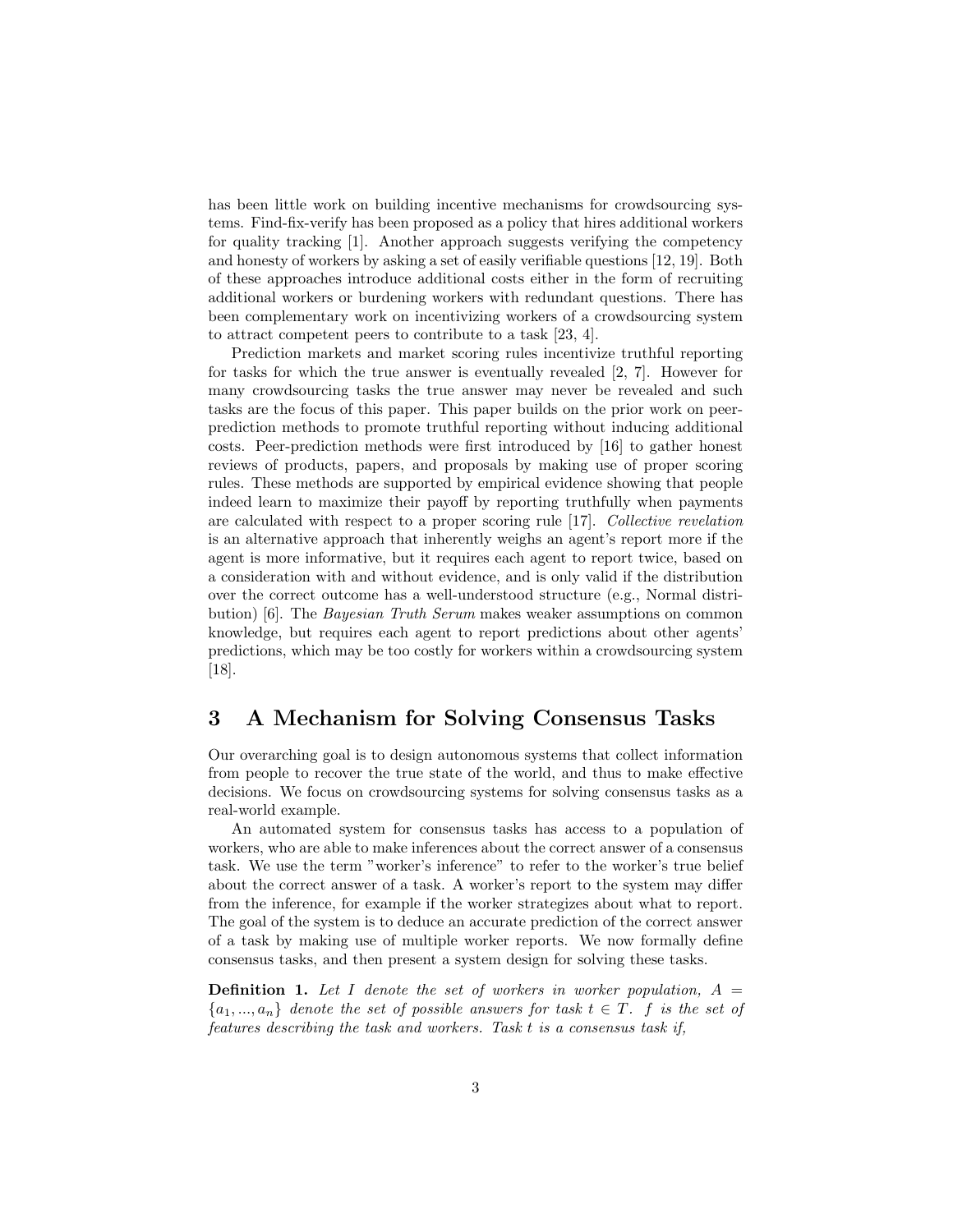- There exists a mapping  $t \to a^* \in A$ , where  $a^*$  is the correct answer of task t.
- Let  $A^*$  be a random variable for the correct answer of a given task, and  $C_p$ be another random variable for the answer inferred by a random worker in the population.  $A^*$  is stochastically relevant for  $C_p$  conditional on f. That is, for any distinct realization of  $A^*$ ,  $\tilde{a}$  and  $\bar{a}$ , there exists a realization of  $C_p, c_p, \text{ such that}$ 
	- $Pr(\hat{C_p} = c_p | A^* = \tilde{a}, f) \neq Pr(C_p = c_p | A^* = \bar{a}, f).$
- Let  $C_i$  be a random variable denoting the answer inferred by worker i, and  $C_i$  be another variable denoting the answer inferred by a random worker from the remaining population  $I_{-i} = I \setminus \{i\}$ . For any worker i in the worker population,  $C_i$  is stochastically relevant for  $C_j$  conditional on f.

For simplicity, Definition 1 assumes consensus tasks to have a single correct answer; however, the results presented in this work generalize to cases in which a set of answers may serve as correct answers. The second condition of Definition 1 ensures that the worker population is informative for a given task. The third condition is the foundation of the truth promoting payment rules that we will focus on later. This condition is realistic for many domains in which worker inferences about a task depends on the correct answer of the task or the hidden properties of the task, thus a worker's inference helps to predict other workers' inferences. For example, a worker of the Galaxy Zoo system classifying a galaxy as a spiral galaxy increases the probability that another worker will provide the same classification [13].

A successful crowdsourcing system needs to satisfy both task owners and workers. Thus, the system designers face two key challenges: (1) generating a policy for solving a given task, and (2) providing compelling and fair incentives to workers. To address these challenges, a system for solving consensus tasks needs to generate models that predict the correct answer of a task at any point during execution as well as the worker reports that will be obtained by the system. In addition, based on these models, the system needs a policy for deciding whether to hire a new worker or to terminate and deliver the most likely answer to the task owner, and provide payments to workers in return for their effort. The detailed investigations of learning these predictive models and developing policies for consensus tasks have been presented separately [11]. In this work, we provide a summary of the key findings from this previous work, and focus on the unanswered challenge of designing incentives for workers.

The models for predicting the correct answer and for predicting worker reports makes inferences based on a set of features that represent the characteristics of tasks and workers. To build these models, the system collects data about the system, workers, and tasks being executed. For a given task, feature set  $\mathcal{F}_t$  include features that are initially available in the system.  $\mathcal{F}_t$  may contain features of the task (e.g., task difficulty, task type and topic), features of the general worker population (e.g., population competency), and features about the components of the system (e.g., minimum and maximum incentives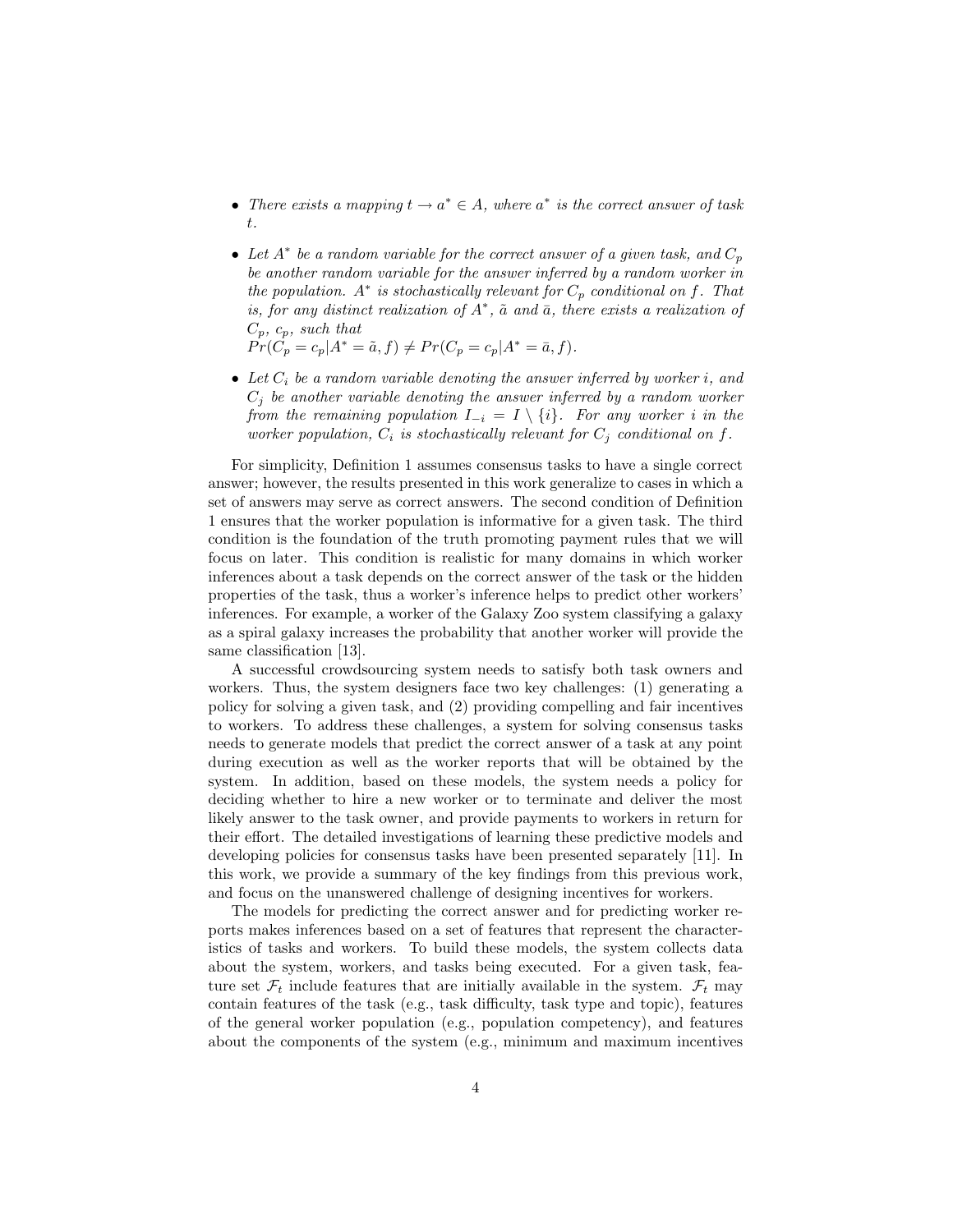offered). Feature set  $\mathcal{F}_{w_i}$  includes features of a particular worker *i*, which may include the personal competency of the worker, her availability and her abilities. Feature set  $\mathcal{F}_i = \mathcal{F}_{w_i} \cup \mathcal{F}_t$  represents the complete set of evidential observations or features relevant for making predictions about worker i's report. After collecting m worker reports,  $\mathcal{F} = \mathcal{F}_t \cup \mathcal{F}_{w_1} \cup ... \cup \mathcal{F}_{w_m}$  represents the complete set of evidential observations or features relevant for predicting the correct answer of a task.  $\mathcal F$  may contain hidden features (e.g., the difficulty of a task), which may need to be predicted to make accurate inferences about the correct answer and about the worker reports.  $\mathcal{F}_i$  is provided as input to the model that predicts the report of worker *i*. The full feature set  $\mathcal F$  is provided as input to the model that predicts the correct answer of a task. For simplicity of notation,  $Pr(X|F = f)$ denoted as  $Pr_f(X)$  throughout the paper.

The system harnesses two predictive models for making hiring decisions and for calculating payments: The answer model  $(M_A)$  and the report model  $(M_B)$ (See [11] for details on these models).  $M_A(a, f_t)$  is the prior probability of the correct answer being a given the initial feature set of the task. For example, if a galaxy has features that resemble a spiral, the prior probability of this galaxy being a spiral galaxy is higher.  $M_R(r_i, a^*, f_i)$  is the probability of worker is reporting  $r_i$  given that the correct answer of the task is  $a^*$  and the set of features relevant to the worker report is  $f_i$ . The likelihood of a worker identifying a galaxy correctly may depend on the features of the task and of the worker. This likelihood tends to be relatively higher if the galaxy is easy to classify, or the worker is competent. Since  $\mathcal{F}_k$  includes all relevant features to predict any  $k^{th}$ worker's report, for all worker couples i and j,  $R_i$  and  $R_j$  are independent given  $\mathcal{F}_i$ ,  $\mathcal{F}_j$  and  $A^*$ .

At each point during execution, the system makes a decision about whether to hire a new worker or terminate the task. When it decides not to hire additional workers, it deducts a consensus answer  $\hat{a}$  based on aggregated worker reports and delivers this answer to the owner of the task. Given a sequence of reports collected from workers,  $r = \{r_1, ..., r_m\}$ , it chooses  $\hat{a}$  as given below:

$$
\hat{a} = \underset{a \in A}{\text{argmax}} Pr_f(A^* = a | R_1 = r_1, ..., R_m = r_m)
$$

The system implements a policy for deciding when to stop hiring workers and deliver the consensus answer to the task owner. For simplicity of analysis, we limit policies to make decisions about how many workers to hire and not to make decisions about who to hire and how much to pay. A sample policy that we will be using through the paper continuously checks whether the system's confidence about the correct answer has reached a threshold value  $T$ . The policy hires a new worker if target confidence T has not been reached after receiving a sequence of reports r:

$$
(\max_{a \in A} Pr(A^* = a | R = r, \mathcal{F} = f)) < T
$$

A more sophisticated policy that can make hiring decisions by solving a Partially Observable MDP has been introduced in previous work [11].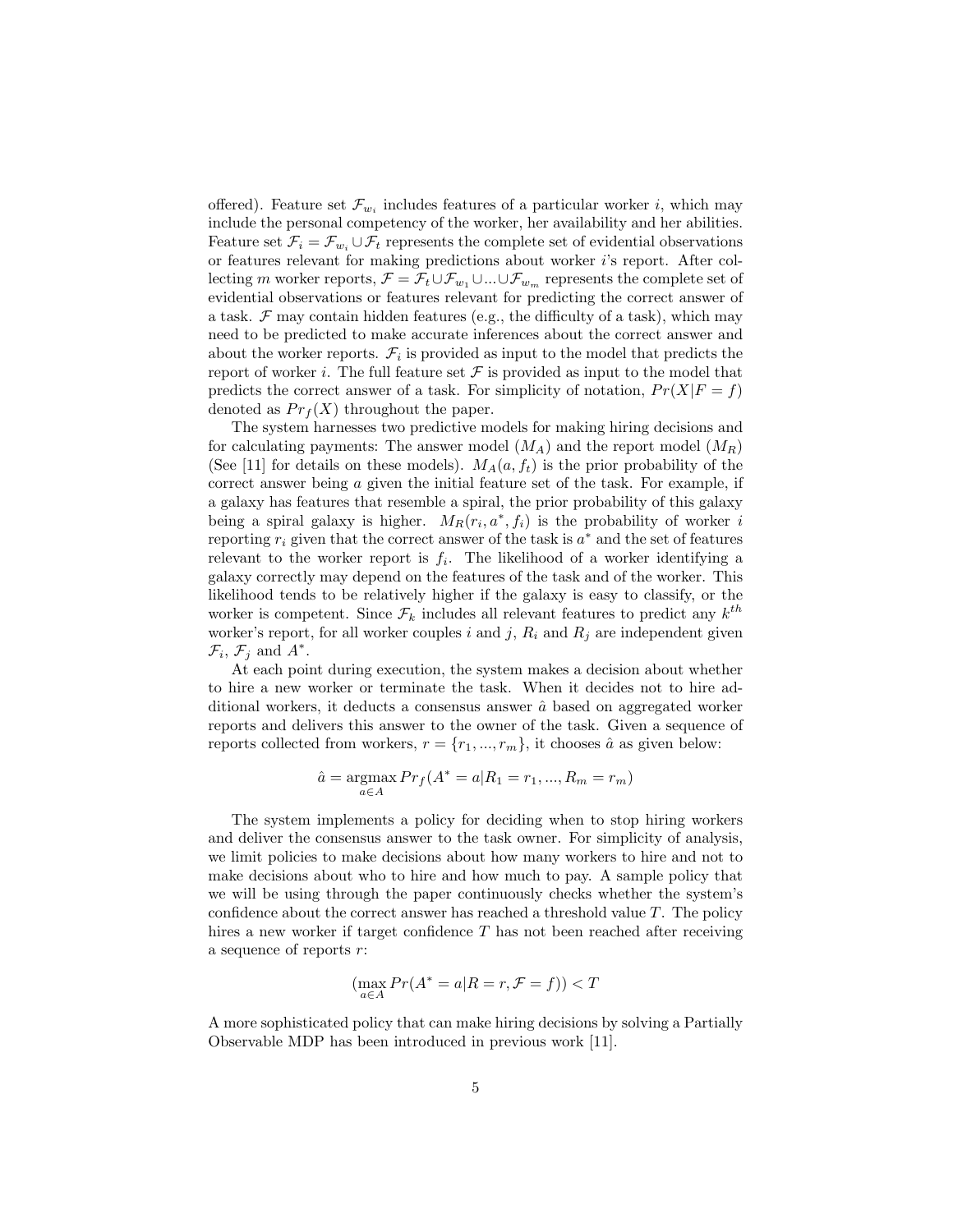Let  $\pi$  be the policy implemented by the system. We define a function  $M_{\pi}$ such that for a given sequence of worker reports r and feature set f,  $M_{\pi}(r, f)$ is  $\emptyset$  if  $\pi$  does not terminate after receiving r, and is  $\hat{a}$ , the consensus answer, otherwise.

# 4 Incentives for Truthful Reporting

Among various factors that motivate workers, including enjoyment, altruism and social reward, monetary payments are the most generalizable and straightforward to replicate. We shall focus on quantifiable payments as incentives in crowdsourcing tasks, which can be monetary payments or reputation points.

Following the literature on prediction markets, an intuitive approach to rewarding workers in consensus tasks is rewarding agreements with the correct answer. A challenge with this approach is that the correct answer may take too long to be revealed—or may never be revealed. Moreover, the signal about the correct answer may be unreliable; if the correct answer is revealed by the task owner, the owner may have an incentive to lie to decrease payments. We now present payment rules that reward workers without knowing the correct answer. These rules use peer workers' reports to evaluate a worker, and does not require input from task owners, thus prevents task owner manipulations.

### 4.1 Preliminary

In this section, we present the background, definitions and analysis that are needed to formalize payment rules for consensus tasks. We start by stating our assumptions in designing payments. In consensus tasks, workers report on a task once and maximize their individual utilities for the current task. We follow the common knowledge assumptions made by the prior work on peer prediction methods. These common knowledge assumptions translate to the domain of consensus tasks as follows: The probability assessments performed by models  $M_A$  and  $M_R$  are accurate and common knowledge. These assumptions can be realized by a crowdsourcing system by collecting evidence about previous tasks and workers, and by building accurate predictive models. For cases in which predictions of the system are accurate but individual workers' predictions are not, the assessments of the system can be made common knowledge with public revelation. In Section 5, we explore approaches for relaxing common-knowledge assumptions in real-world systems.

We model a consensus task as a game of incomplete information in which players' strategies consist of their potential reports <sup>1</sup>. We perform Bayesian-Nash equilibrium analysis to study the properties of payment rules. A worker's report is evaluated based on a peer worker's report for the same task or a subset of such reports.  $\tau_i(r_i, r_{-i}) \to \bar{\mathbb{R}}$  denotes the system's payment to worker i, based on  $r_i$ , worker i's report, and  $r_{-i}$ , a sequence of reports collected for the same

 $1$ Our analysis focuses on the reporting behavior of workers once they decide to participate in a consensus task.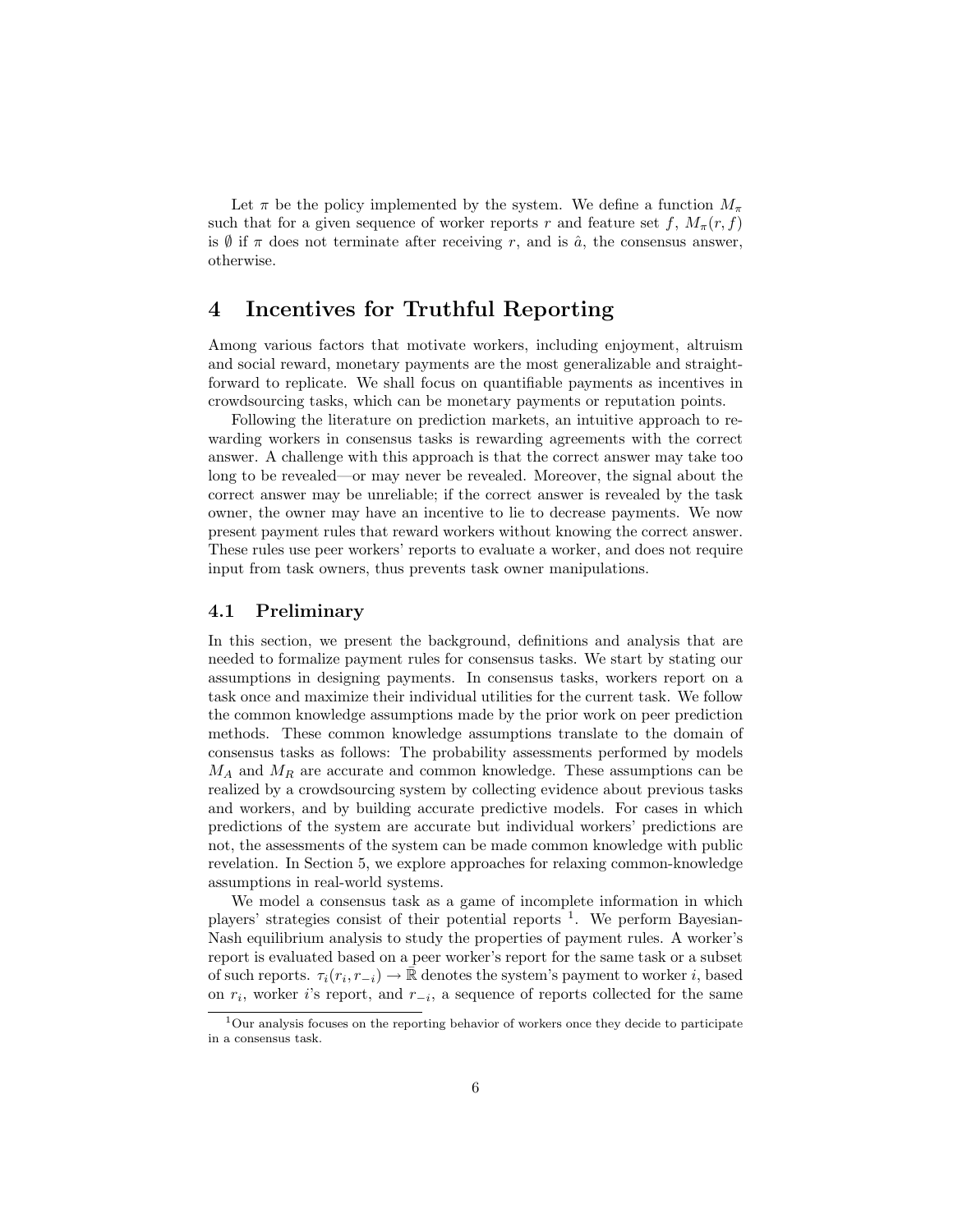task excluding  $r_i$ .  $C_{-i}$  is a random variable for the sequence of inferences by all workers except worker i.  $\Omega_R$  is the domain of worker inferences and reports. Let  $s_i^t$  be a reporting strategy of worker i such that for all possible inferences  $c_i$  she can make for task  $t, s_i^t$ ,  $(c_i \in \Omega_R) \to r_i \in \Omega_R$ ,  $s^t$  is a vector of reporting strategies for all workers reporting to the system,  $s_{-i}^t$  is defined as  $s^t \setminus \{s_i^t\}$ .

 $s<sup>t</sup>$  is a strict Bayesian-Nash equilibrium of the consensus task t if, for each worker  $i$  and inference  $c_i$ ,

$$
\sum_{c_{-i}} \tau_i(s_i^t(c_i), s_{-i}^t(c_{-i})) \Pr_f(C_{-i} = c_{-i}|C_i = c_i) > \sum_{c_{-i}} \tau_i(\hat{r}_i, s_{-i}^t(c_{-i})) \Pr_f(C_{-i} = c_{-i}|C_i = c_i)
$$
  
for all  $\hat{r}_i \in \Omega_R \setminus \{s_i^t(c_i)\}.$ 

A strategy  $s_i^t$  is truth-revealing if for all  $c_i \in \Omega_R$ ,  $s_i^t(c_i) = c_i$ .  $\mathcal{M} = (t, \pi, \tau)$ , mechanism for task t with policy  $\pi$  and payment rule  $\tau$ , is strict Bayesian-Nash incentive compatible if truth-revelation is a strict Bayesian-Nash equilibrium of the task setting induced by the mechanism<sup>2</sup>.

We use proper scoring rules as the main building blocks for designing payment rules that promote truthfulness in consensus systems. We define proper scoring rules for the forecast of a categorical random variable. The set of possible outcomes for the variable is  $\Omega = {\omega_1, ..., \omega_n}$ . A forecaster reports a forecast p, where p is a probability vector  $(p_1, ..., p_n)$ , and  $p_k$  is the probability forecast for outcome  $\omega_k$ . A proper scoring rule S takes as input the probability vector p and the realized outcome of the variable  $\omega_i$ , and outputs a reward in  $\mathbb{\bar{R}}$  for the forecast. Let the probability vector  $q$  be the forecaster's true forecast for the random variable, a function  $S$  is a strictly proper scoring rule if the expected reward is maximized when  $p = q$ . Function S measures the performance of a forecast in predicting the outcome of a random variable. Three well-known strictly proper scoring rules are:

1. Logarithmic scoring rule:

$$
S(p, \omega_i) = \ln(p_i)
$$

2. Quadratic scoring rule:

$$
S(p,\omega_i)=2p_i-\sum_{\omega_k}p_k
$$

3. Spherical scoring rule:

$$
S(p, \omega_i) = \frac{p_i}{(\sum_{\omega_k} p_k^2)^{1/2}}
$$

Next, we present the general idea for using proper scoring for calculation of truth-promoting payments in consensus tasks. We pick a public signal for

<sup>&</sup>lt;sup>2</sup>Task t specifies the strategies available for workers as well as features of the task and the worker population.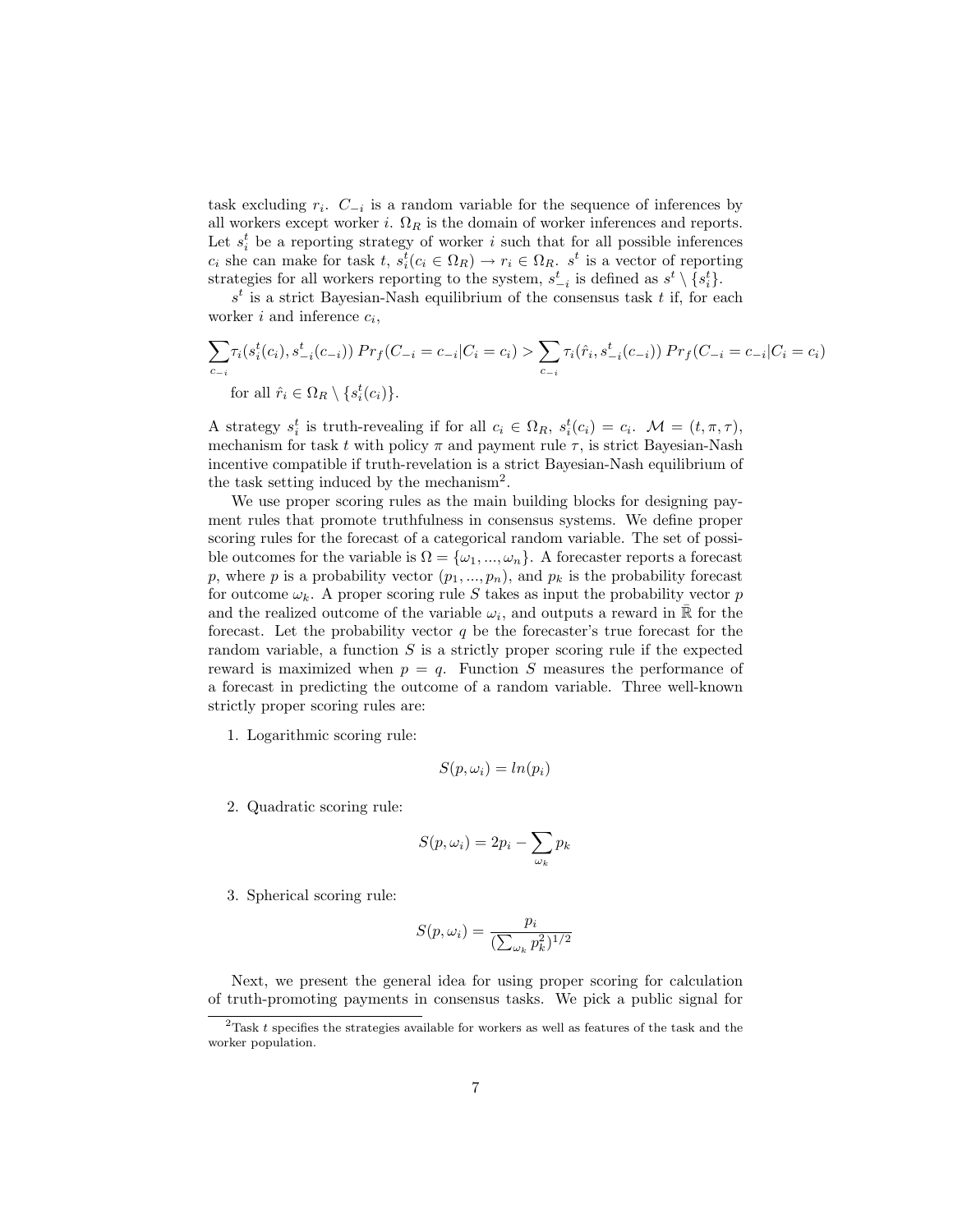which a worker's report is stochastically relevant for. The worker's report gives a clue about what the value of the signal will be. We use the worker's report to generate a forecast about the signal and reward the worker based on how well the forecast predicts the realized value of the signal. From the definition of proper scoring rules, the reward of the worker is maximized when  $r_i = c_i$ . In the following sections, we propose signals that can be used to evaluate worker reports and provide methods for calculating the payment of a worker reporting to a real-world consensus system.

### 4.2 Applying Existing Payment Rules To Consensus Tasks

We now explore different payment rules that have been proposed by previous work within and beyond the literature on crowdsourcing systems. We describe how these rules can be computed for consensus tasks and analyze their incentive compatibility and fairness properties.

#### 4.2.1 Basic Payment Rules

A number of crowdsourcing systems have implemented payment rules that reward workers based on agreement among workers. Two examples of these rules are the basic peer rule which rewards a worker if her report agrees with a randomly selected worker's report on the same task (e.g., implemented in the ESP game [21]) and the basic answer rule which rewards a worker if her report agrees with the consensus answer (e.g., some tasks in Mechanical Turk). We refer to these rules as basic payment rules as worker payments depend on agreements among the reports of workers, independent of the likelihood of agreement.

Basic payment rules are not guaranteed to promote truthful reporting for consensus tasks. We propose an example from the Galaxy Zoo domain to demonstrate that systems implementing basic payments might be negatively affected by strategic reporting. We will use this example continuously in this paper for demonstrating properties of other payment rules. For the example, the correct classification of any galaxy can either be elliptical  $(e)$  or spiral  $(s)$ . Based on the features of a given galaxy, the priors for the type of the galaxy are  $Pr(A^* = e) = 0.8$  and  $Pr(A^* = s) = 0.2$ . The accuracy of each worker is 70% in predicting the correct answer. The consensus system implements a simple policy that terminates after hiring 4 workers. For all basic payment rules, the best response of a worker is always reporting  $e$ , when other workers are reporting truthfully, or reporting strategically. Thus, it is not possible to solve this task with strategic workers if basic payments are provided as incentives.

The absence of incentive compatibility in a system introduces important challenges for both workers and the system. To maximize payments, workers need to strategize and need to reason about other workers and the likelihood of their reports, which may be a difficult cognitive challenge. Since the worker reports are not guaranteed to be truthful, the policy implemented in the mechanism needs to reason about the different strategies that workers may employ, which makes the planning process harder.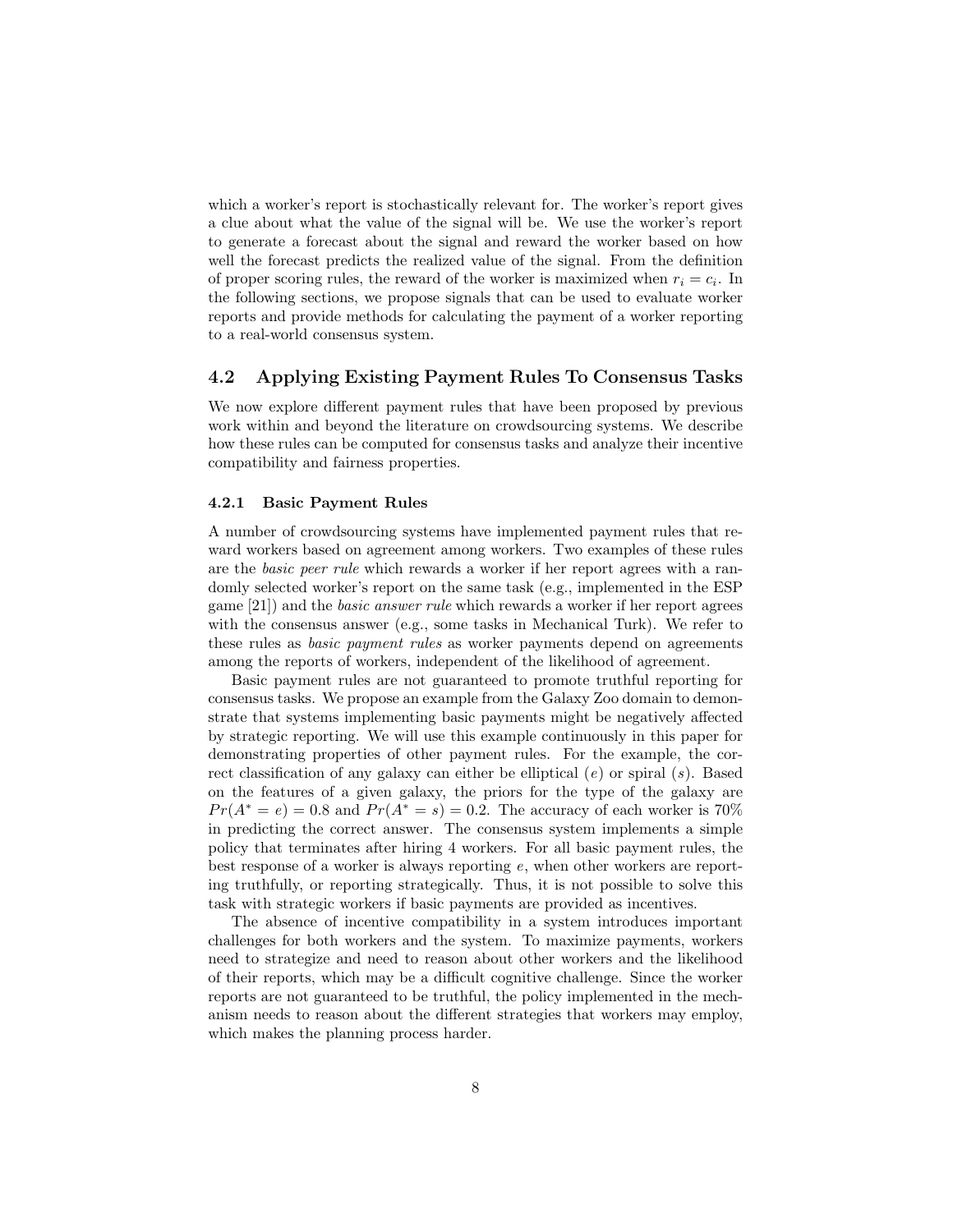#### 4.2.2 Peer Prediction Rule

The peer prediction rule is proposed by Miller et. al. for domains in which users' truthful reviews about products and services are valuable. This rule assumes that a user's review about a product is stochastically relevant for another user's review about the same product. A user is evaluated based on how well her review helps to predict the other user's review, and a proper scoring rule is used to calculate the reward of the user for writing the review. In this section, we show that the peer prediction is a natural rule to incentivize workers of a consensus system. We reward a worker based on how well her report can predict the report of another worker. In addition to demonstrating that this payment rule promotes truthful reporting in consensus systems, we investigate multiple issues that have not been investigated before in applying this rule to a real-world system.

**Proposition 1.** For a given consensus task t and policy  $\pi$ , let  $r_j$  be the report of a random worker from  $I_{-i}$ .  $M = (t, \pi, \tau^p)$  is strict Bayesian-Nash incentive compatible, where worker i's payment,  $\tau_i^p$ , for reporting to task t is,

$$
\tau_i^p(r_i, r_j) = S(p^p, r_j), \text{ where}
$$
  
for all  $r_k \in \Omega_R$ ,  $p_k^p = Pr_f(C_j = r_k | C_i = r_i)$ 

*Proof.* Given the definition of consensus tasks and the fact that  $C_i$  is stochastically relevant for  $C_i$  given f, the proof follows from the definition of proper scoring rules.  $\Box$ 

As long as a worker i trusts the system to accurately calculate  $Pr_f(C_i | C_i =$  $r_i$ ) and believes that other workers report honestly, it is a best response for the worker to report truthfully without performing any complex calculations. For the Galaxy Zoo example presented earlier, when other workers are reporting truthfully, a worker inferring the correct answer of a galaxy as s has a higher expected payment for reporting truthfully than reporting the likely label e.

Calculations of conditional probabilities needed for computing these payments is a central problem that is not addressed by previous work. In a consensus system, the probability distribution  $Pr_f(C_i | C_i)$  may depend on the identity of workers reporting to the system as well as the features of the task they are reporting for. For example, this conditional probability is different if one of the workers is highly competent or the task is difficult. In the equilibrium when all workers report their true inference, we show below that  $Pr_j(C_i|C_i)$  can be computed by applying the Bayes rule and by making use of answer and report models presented in Section 3 based on the set of features f.

$$
Pr_f(C_j = r_j | C_i = r_i) = \frac{\sum_{a \in A} M_A(a, f_t) M_R(r_i, a, f_i) M_R(r_j, a, f_j)}{\sum_{a \in A} M_A(a, f_t) M_R(r_i, a, f_i)}
$$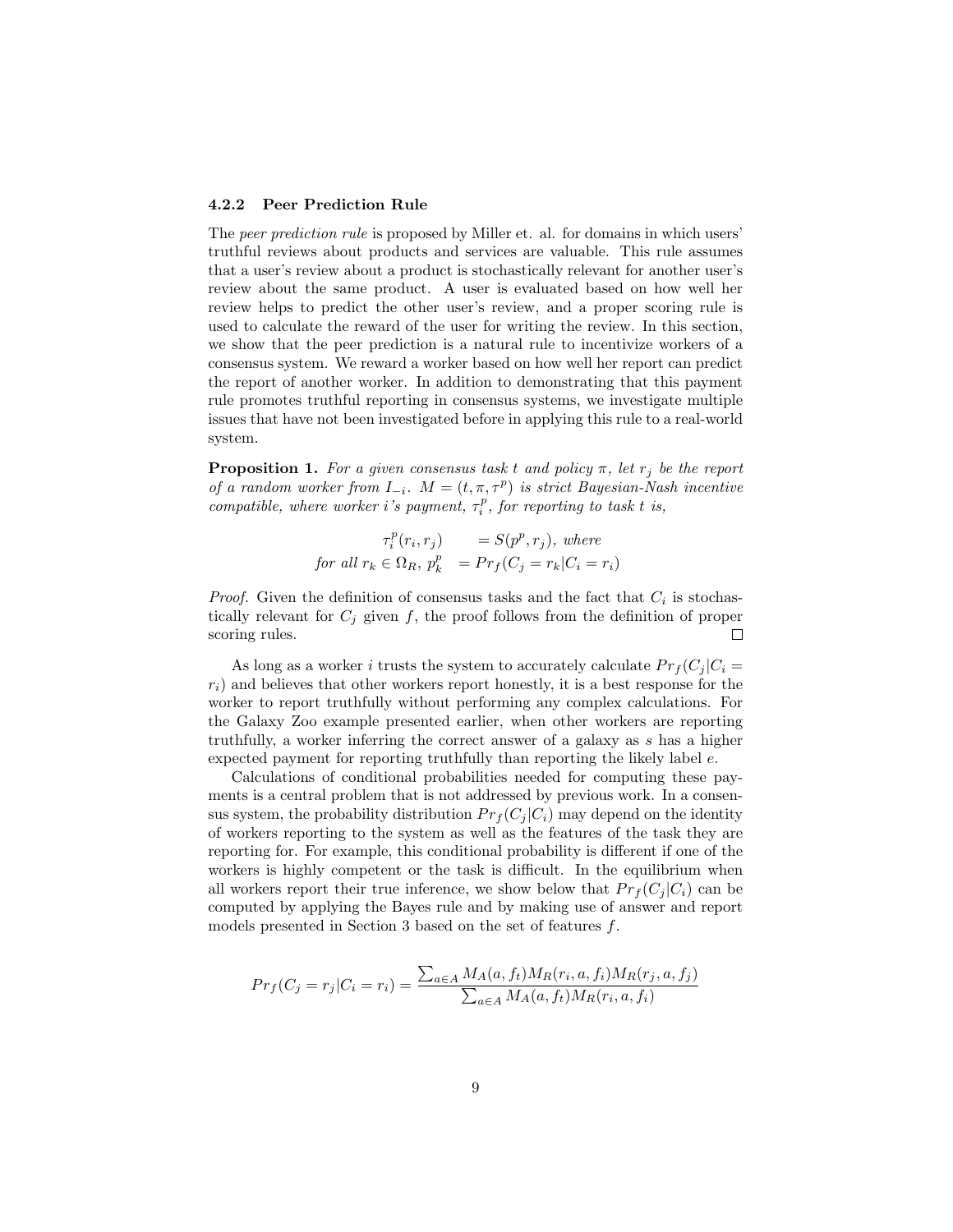A direct enhancement of the peer prediction rule is the average peer prediction rule,  $\tau^a$ . For any worker i contributing to r,  $\tau_i^a$  is computed as below.

$$
\tau_i^a(r_i,r_{-i})=\sum_{r_j\in r_{-i}}\frac{\tau_i^p(r_i,r_j)}{|r_{-i}|}
$$

The incentive compatibility property of peer prediction rule holds for  $\tau^a$ .

We revisit the example given in Section 4.2.1 to analyze the fairness properties of peer prediction rules. It is possible to normalize the peer prediction payments calculated with the quadratic or spherical proper scoring rules to [0,1] interval (or any desired interval) without impairing their incentive compatibility properties by calculating the minimum and maximum payments that can be received for task (i.e., a linear transformation of a proper scoring rule is a proper scoring rule). A galaxy task has the correct answer  $e$  and receives the sequence of reports  $\{e, s, e, e\}$ . The sets of normalized payments computed by  $\tau^p$  and  $\tau^a$  are  $\{0.66, 0, 1, 1\}$  and  $\{0.89, 0, 0.89, 0.89\}$ . As shown by this example, the payments computed by the peer prediction rule are affected by the randomness in selecting the worker for comparison. Two workers of the same competency predict the answer correctly, but receive different payments. Moreover, both sets of payments suffer from the variance in worker reports. A worker reporting correctly receives a lesser payment because there is another worker reporting incorrectly. Thus, this worker may envy the higher amount of payment another competent worker may receive for reporting to a task for which every worker correctly reports.

Fairness is important for the happiness of workers and health of the system as fair incentives reward successful workers and motivate them to participate and do their best in the system. As shown by the analysis above, the sensitivity of peer prediction payments to variance in worker reports result in diminished fairness for workers. In the next section, we propose a more sophisticated payment rule that provides higher levels of fairness to workers of a consensus system.

### 4.3 Consensus Prediction Rule

We now present a novel payment rule, called the *consensus prediction rule*, which rewards a worker according to how well her report can predict the outcome of the system (i.e., the consensus answer that will be decided by the system), if she was not participating in it. Calculation of this payment for the worker is a two-step process. In the first step, we use the worker's report as a new feature to update the system's predictions about the likelihood of answers and worker reports. Based on these updated predictions, we simulate the system to generate a forecast about the likelihoods of possible consensus answers. In the second step, we use reports from all other workers to predict the most likely consensus answer as if the worker in question never existed. The worker is rewarded based on how well the forecast generated based on only her report can predict the realized consensus answer by her peers. This payment rule forms a direct link between a worker's payment and the outcome of this system. Because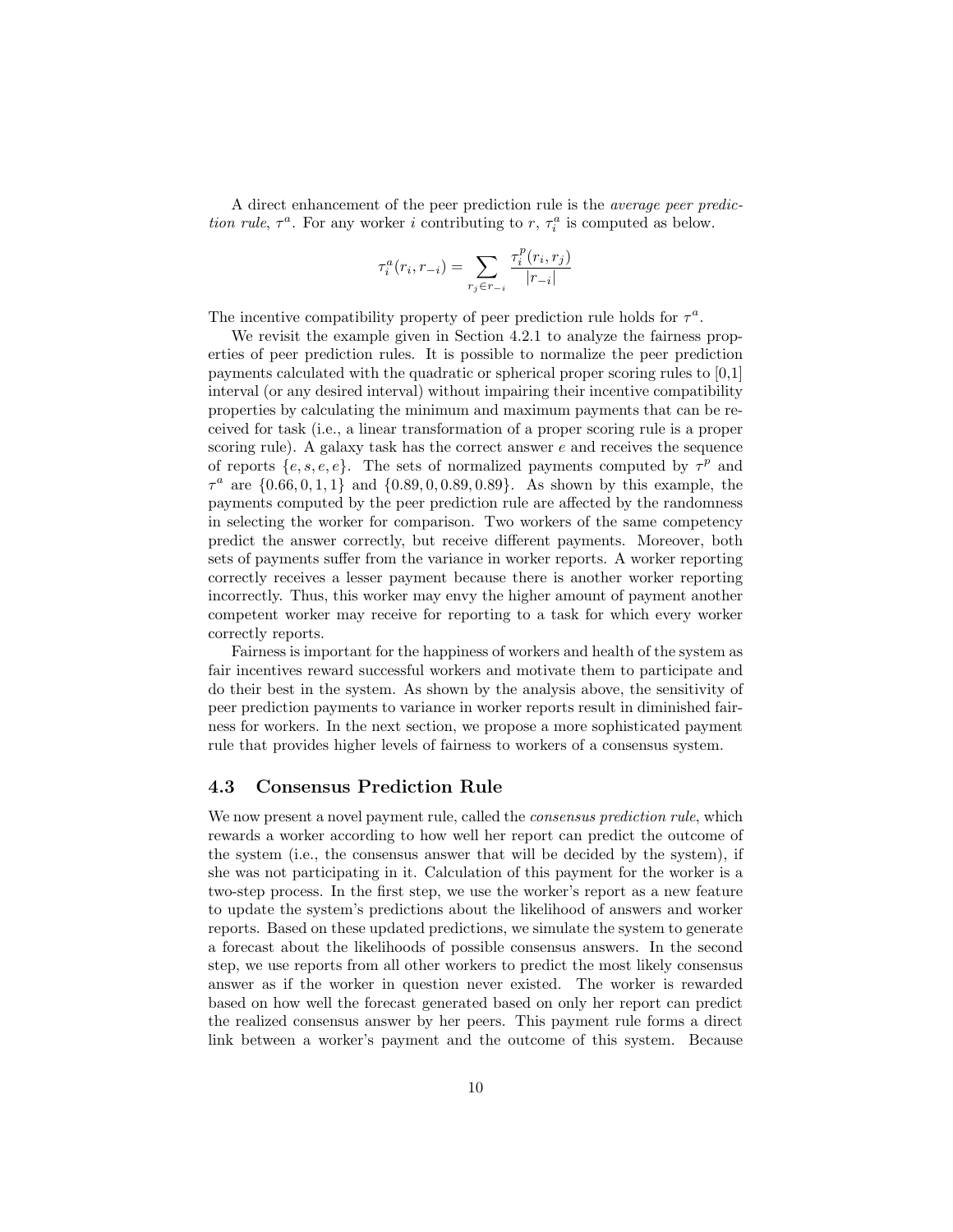the outcome of a successful system is more robust to erroneous reports than the signal used in peer prediction rules, this payment rule has better fairness properties.

Before we go into the formal definition of the consensus prediction rule, and its calculations, we demonstrate the way this rule is computed on our Galaxy Zoo toy example. In this example, the system follows the simple policy that terminates after collecting reports from four workers. Let's assume that we collect report sequence  $\{e, s, e, e\}$ . As an example, we calculate the payment for the first worker. This worker reporting  $e$  increases the likelihood of the correct answer being e and other workers reporting e. To generate the forecast about the consensus answer, as if we do not have access to any real worker reports, we simulate all possible report sequences from four hypothetical workers. Next, we calculate the likelihood of each simulated sequence, along with the consensus answer for that sequence, based on updated answer priors and report likelihoods. The cumulative likelihoods of consensus answers over all possible report sequences form the forecast. The forecast computed for this example for the set of possible values  $(e,s)$  is  $(0.85, 0.15)$ . Next we predict the most likely consensus answer based on second, third and fourth workers' reports. In this example, the most likely answer is  $e$ , since the other workers reported the sequence  $\{s, e, e\}$ . The first worker is rewarded  $ln(0.85)$  based on the likelihood of answer e in the forecast when the logarithmic rule is used to calculate payments.

We use the simplified Galaxy Zoo example to demonstrate the fairness properties of consensus prediction payments. When normalized payments are computed with this rule, the payment vector is  $(1, 0, 1, 1)$ . As shown by this example, the reward of workers are not affected by the erroneous reports as long as the system can predict the correct answer accurately based on other workers' reports.

We present a formal definition of the consensus prediction rule. Let  $t$  be a consensus task, r be the sequence of worker reports collected for the task, and  $r_{-i}$  be the sequence excluding worker *i*'s report.  $\hat{A}_{-i}$  is a random variable for the consensus answer decided by the system if the system runs without access to worker i. In defining consensus prediction payments, we assume that a worker's inference is stochastically relevant for  $A_{-i}$  given feature set f. This is a realistic assumption because an inference of a worker provides evidence about the task, its correct answer, and other workers' inferences, which are used to predict a value for  $\hat{A}_{-i}$ .

**Proposition 2.** For a given consensus task t and policy  $\pi$ , let  $\hat{a}_{-i}$  be the consensus answer predicted based on  $r_{-i}$ .  $M = (t, \pi, \tau^c)$  is strict Bayesian-Nash incentive compatible for any worker i, where

$$
\tau_i^c(r_i, r_{-i}) = S(p^c, \hat{a}_{-i}), \text{ where}
$$
  
for all  $a_k \in A$ ,  $p_k^c = Pr_f(\hat{A}_{-i} = a_k | C_i = r_i)$ 

*Proof.* Under the assumption that  $C_i$  is stochastically relevant for  $\hat{A}_{-i}$  given f, the proof follows from the definition of proper scoring rules.  $\Box$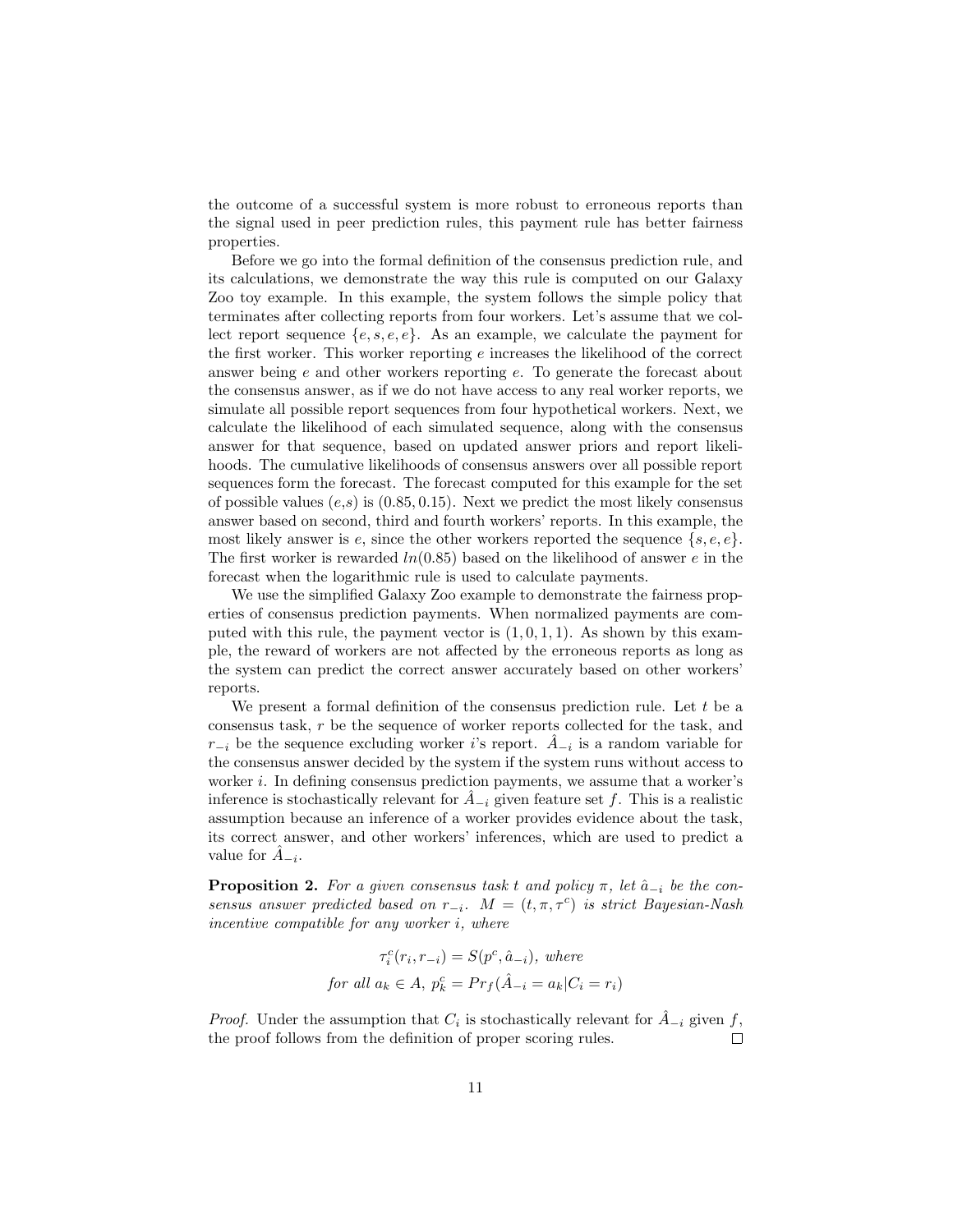#### 4.3.1 Calculating Consensus Prediction Payments

Next, we demonstrate the way payments can be calculated with the consensus prediction rule for consensus tasks in the equilibrium when all workers report their true inferences. The calculation of  $\tau_i^c$  payments is a two step process; generating a forecast about  $A_{-i}$  based on worker *i*'s report, and calculating a value for  $\hat{a}_{-i}$  based on  $r_{-i}$ .

To generate a forecast for  $\hat{A}_{-i}$ , we simulate the consensus system for all possible sequences of worker reports that reach a consensus about the correct answer.  $L_{\emptyset}$  is defined as the set of all such sequences. For any sequence r' in  $L_{\emptyset}$ ,  $M_{\pi}(r', f)$  is the consensus answer decided based on reports in r'. For each r', we calculate  $Pr_f(r'|r_i)$ , the likelihood of report sequence r' conditional on the fact that worker i already provided report  $r_i$  for the same task.  $Pr_f(\hat{A}_{-i} = a|C_i = a)$  $r_i$ ) is computed as the cumulative probabilities of all  $r' \in L_{\emptyset}$  that converge to answer a. For any value of  $a \in A$  and  $r_i \in \Omega_R$ ,  $Pr_f(\hat{A}_{-i} = a | C_i = r_i)$  is computed as given below:

$$
Pr_f(\hat{A}_{-i} = a | C_i = r_i) = \sum_{r' \in L_{\emptyset}} Pr_f(r'|r_i) \mathbf{1}_{\{a\}}(M_{\pi}(r', f))
$$

We use the report of worker  $i$  as a feature to predict the likelihood of a report sequence  $r' \in L_{\emptyset}$ . Using the Bayes rule,  $Pr_f(r'|r_i)$  is calculated as given below:

$$
Pr_f(r'|r_i) \propto \sum_{a^* \in A} M_A(a^*, f_t) M_R(r_i, a^*, f_i) \prod_{l=1}^{|r'|} M_R(r_l, a^*, f_l)
$$

The second step of  $\tau_i^c$  calculation is predicting the realized value for  $\hat{A}_{-i}$ based on r<sup>−</sup><sup>i</sup> , the actual set of reports collected from workers excluding worker i.  $\hat{a}_{-i}$ , the most likely value for  $\hat{A}_{-i}$  based on  $r_{-i}$ , is calculated as follows: If there exists a substring of  $r_{-i}$  that starts with the first element of  $r_{-i}$  and converges on an answer,  $\hat{a}_{-i}$  is assigned the value of this answer. Otherwise, calculating  $\hat{a}_{-i}$  requires simulating all report sequences that start with  $r_{-i}$  and reach a consensus on the correct answer.  $L_{r_{-i}}$  is the set of such sequences.  $\hat{a}_{-i}$ is the answer that is most likely to be reached by the report sequences in  $L_{r_{-i}}$ .

$$
\hat{a}_{-i} = \underset{a \in A}{\text{argmax}} \sum_{r' \in L_{r_{-i}}} Pr_f(r'|r_{-i}) \mathbf{1}_{\{a\}}(M_{\pi}(r', f))
$$

#### 4.3.2 Calculating Consensus Prediction Payments Efficiently

Calculating payments with the consensus prediction rule is computationally more expensive than computing other payment rules introduced in this paper, as an iteration over exponential number of report sequences is required. The bottleneck of this computation is the calculation of  $Pr_f(\hat{A}_{-i}|C_i = r_i)$ . We approximate this value efficiently by using importance sampling. Let  $X$ be a random variable for the value of  $Pr_f(\hat{A}_{-i} = a | C_i = r_i)$ . Sampling a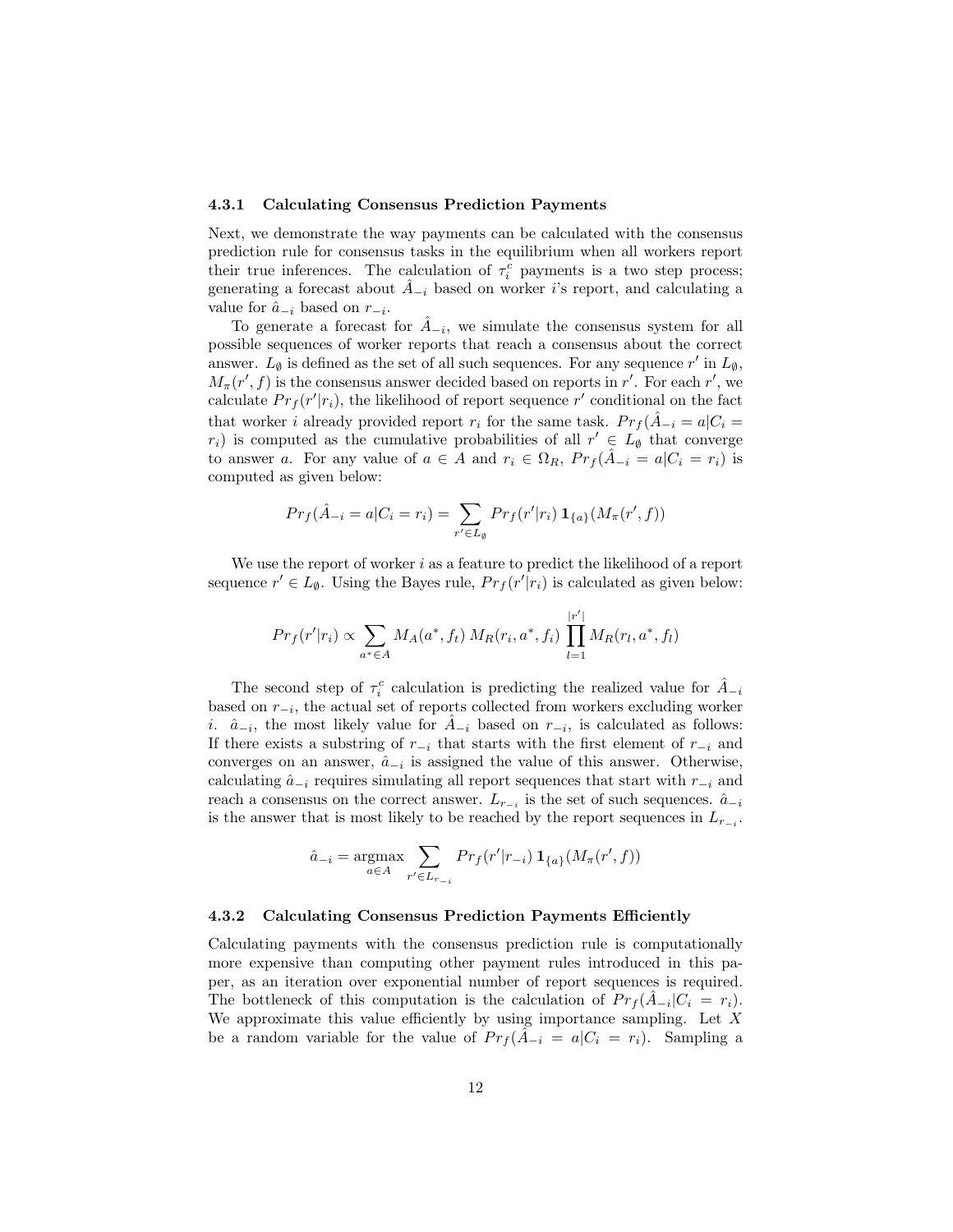report sequence  $r' \in L_{\emptyset}$ , such that the likelihood of the sample is proportional to  $h(r') = Pr_f(r'|r_i)$ , takes linear time in the length of r'. After sampling n report sequences  $r'_1, ..., r'_n$ , the expected value of X is computed as  $\mu = \sum_{t=1}^n g(r'_t)$ , where  $g(r'_t) = \mathbf{1}_{\{a\}}(M_\pi(r'_t, f))$ , and the variance is computed as  $\sigma^2 = Var_h(g(r'))/n$ . Let  $\epsilon_s$  be a constant. We define  $\lambda_s$  as the likelihood that the error in calculating  $Pr_f(A_{-i} = a | C_i = r_i)$  exceeding constant  $\epsilon_s$ . Using Chebyshev's inequality, we can calculate  $n$ , the number of samples needed to bound  $\lambda_s$ , as  $n \leq \sigma^2/\lambda_s$ .

In Section 6, we empirically evaluate the effect of calculating consensus prediction payments with this approximation on the truth promoting behavior of this rule.

### 4.4 Analysis of Payment Rules

The consensus prediction payment rule incentivizes workers to report truthfully under two conditions; (1) worker and answer models are common knowledge among the system and the workers,  $(2)$  a worker's inference  $(C_i)$  is stochastically relevant to  $\hat{A}_{-i}$ , the consensus answer that would be decided by the system without this worker's inference. We revisit the Galaxy Zoo example to demonstrate the incentive compatibility properties of consensus prediction payments. In the Galaxy Zoo example given earlier, all workers are equally competent in predicting the correct answer of a task. A worker inferring the correct answer of a galaxy as s increases the likelihood that the correct answer being s and also the likelihood of other workers inferring s. Consequently the worker's inference changes the likelihood of the value of  $\hat{A}_{-i}$ , which satisfies the stochastic relevance requirement. Given the common knowledge assumptions, the system can best predict  $\hat{A}_{-i}$  if the worker reports truthfully. Thus, a worker maximizes her payment by reporting truthfully, even when she infers the unlikely answer, when other workers are reporting truthfully. The same reasoning can be used for worker populations including workers of varying competencies. For example, a system may have access to a low ratio of expert workers that can predict the correct answer with high accuracy and a larger ratio of workers that can barely do better than random. When the common knowledge assumption is satisfied, the system is able to distinguish competent workers from incompetent workers and calculate payments accordingly. For example, the influence of an expert's inference on predicting the system's likelihood of the correct answer and on predicting other workers' inferences would be different than the influence of a non-expert's inference. In such a domain, as long as the common knowledge assumptions are satisfied and the system can distinguish expert and non-expert workers, all workers are incentivized to report truthfully regardless of their relative ratios.

A consensus system may implement different policies from simple to complicated to decide on a consensus answer. The policy implemented in the system is used in the calculation of consensus prediction payments. This may raise a question about whether the implemented policy may affect the behavior of workers. The policy is used to calculate the signal for evaluating worker  $i$ 's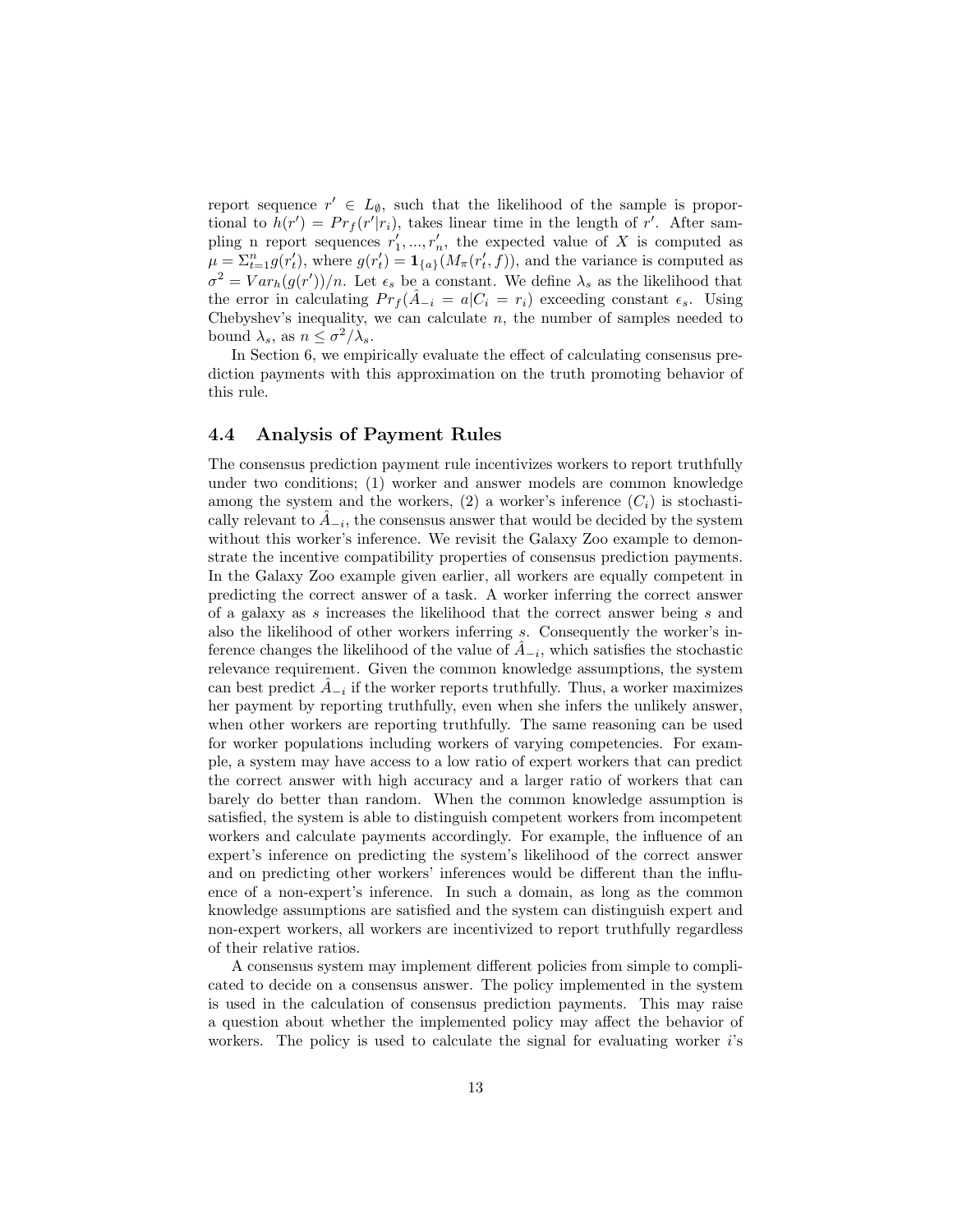report (i.e., the realized value of  $\hat{A}_{-i}$ , the answer that would be decided by the system without worker i's report). We will show that a worker cannot affect the evaluation signal  $A_{-i}$  with its report to the system, regardless of the policy implemented. Given that worker and answer models are common knowledge, a worker may affect  $\hat{A}_{-i}$  only by influencing  $r_{-i}$ , the sequence of worker reports obtained from workers other than  $i$ . We will consider the approaches a worker may take to influence  $r_{-i}$ ; (1) by influencing the workers that are hired by the system, and (2) by influencing the number of workers hired by the system. Given the definition of the policy, the system does not control who is hired next, so a worker cannot influence the workers that are hired. Moreover, the prediction of  $\hat{A}_{-i}$  is independent of the number of workers hired by the system, as this calculation considers report sequences of any lengths that converge on an answer. Thus, a worker cannot influence the evaluation signal, regardless of the policy implemented. Due to the proper scoring rules used in payment calculations, a worker's expected payment depends on how well the realized value of  $\tilde{A}_{-i}$  can be predicted based on the worker's report. Under the assumption that worker and answer models are common knowledge and other workers are reporting truthfully, the worker maximizes her expected payment always by reporting truthfully, regardless the policy implemented. The same reasoning can be used to conclude that the implemented policy does not affect the behavior of workers when peer prediction rules are used to incentivize workers.

The consensus prediction payment rule may have practical advantages over the peer prediction rule due to its better fairness properties. Imagine a difficult task for which only a few number of competent workers can predict the correct answer. A system requires competent workers for solving such a task. When the peer prediction payment rule is implemented, a competent worker may receive a payment that is only as much as the payment of an incompetent worker, which may discourage the competent worker from participating. When the system implements consensus prediction payment, the payment of a competent worker is likely to be higher than the payment of an incompetent worker, if the system can deduce the correct answer and has accurate worker models. Thus, the system implementing consensus prediction payments is more likely to attract high quality workers and discourage low quality workers, which results in higher efficiencies for the system and the task owner.

An advantage of the peer prediction and consensus prediction payment rules is that they can adapt to changing worker populations with updating worker models in real-time as they make new observations about workers. For example, a group of malicious workers may collude on a strategy to increase their payments in a consensus system. Although these workers may initially succeed, the system can update the worker models as it makes observations about these workers. When the worker models can model the behavior of these workers properly, these workers may start getting penalized for not reporting honestly to the system.

This paper focuses on the challenge of incentivizing workers to report truthfully to a consensus system once they decide to participate in the system. A consensus system may face additional challenges in real-world applications in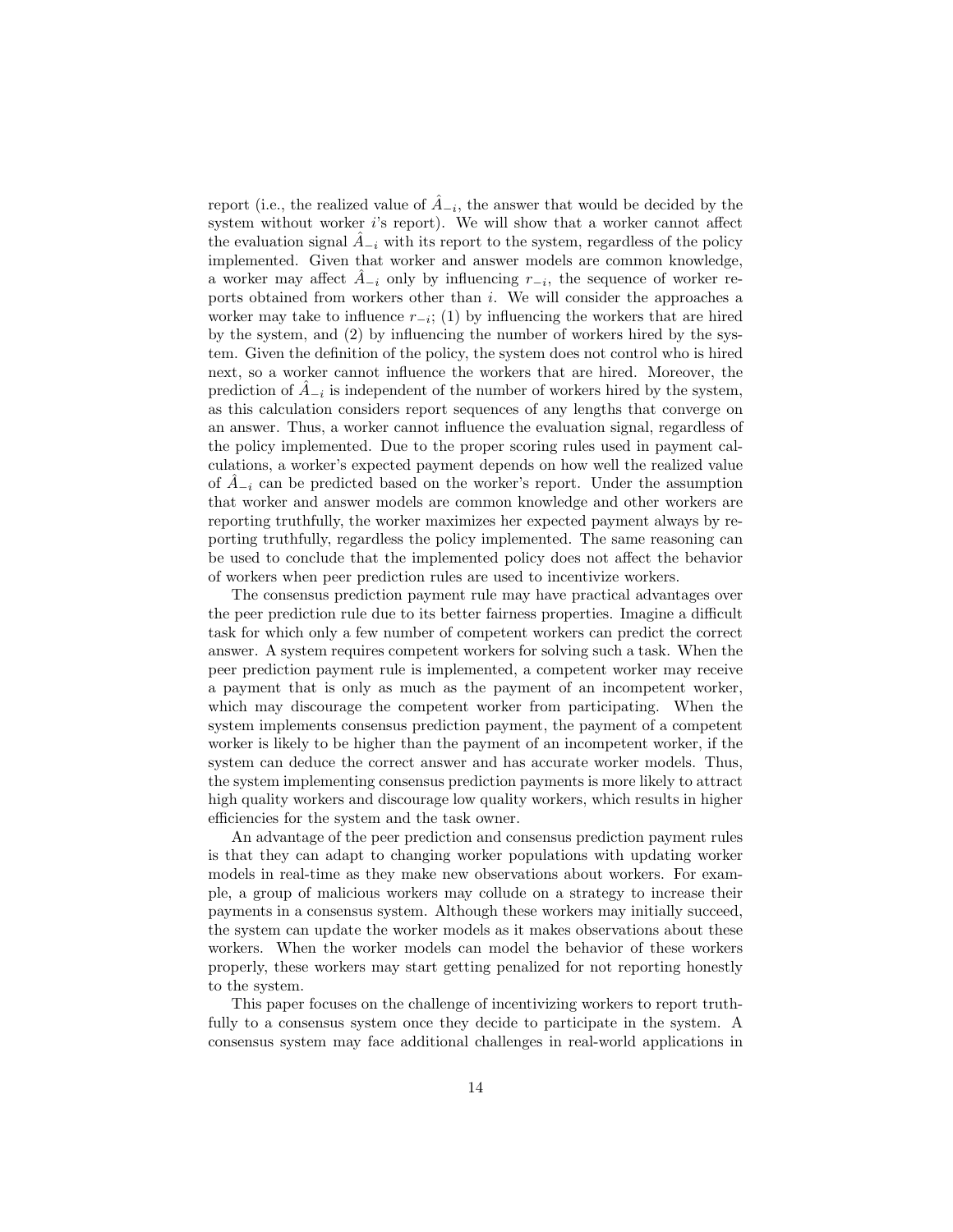terms of attracting workers. For example, the expected payment of a competent worker may be lower for a difficult task. The system may not be able to solve the task due to not being able to attract competent workers. Another challenge may arise if workers' expected payments vary depending on when they participate in the system. A worker may decide to wait to participate in the system which may reduce the efficiency of the system. An advantage of the payment rules that employ proper scoring rules is that the expected payment of a worker can be scaled to any desired value without degrading the incentive compatibility properties of these rules. It is a challenge for future work to develop methods for appropriately scaling payments in real-world applications to overcome difficulties in attracting workers.

# 5 Real-World Considerations

Systems implementing peer prediction and consensus prediction rules are incentive compatible under strong common knowledge assumptions. For a consensus system to have incentive compatibility, the prior probabilities on answers and the likelihoods of worker reports (conditioned on the task and the set of workers) should be common knowledge. This assumption is the biggest limitation in using these payment rules in real-world systems. We now explore approaches for relaxing these assumptions.

It is not realistic in many real-world settings to expect that workers of a system will have enough information about tasks and workers to accurately estimate prior probabilities on answers and the likelihood of worker reports. This situation clearly violates the common knowledge assumptions. One simple way to relax these assumptions is building trust between the system and the workers (e.g., via transparency of predictive models). As long as workers trust the system to calculate peer prediction or consensus prediction payments correctly, it is the best response for workers to reveal their true inference about a correct answer.

It is generally assumed that a system has enough history to learn prior answer probabilities and worker report probabilities. This history needs to be collected from truthful workers so that the system can learn about the true inferences of workers, and these models can be used for payment calculations. This requirement raises a question: How history data is collected from truthful workers without an incentive-compatible system in place? To address this question, there has been recent work on collecting truthful reports when participants of a system have private beliefs [22]. This work proposes a two-step revelation approach in which a participant reveals her belief before and after receiving a signal (experiencing a product or answering to a consensus task). The system uses the difference in these beliefs to infer the true report of the worker. The two-step revelation approach can be used with both the peer prediction and consensus prediction rules to promote truthful reporting when common knowledge assumptions do not hold. Having two-step revelation over beliefs clearly increases the reporting cost of a participant, but offers a viable approach to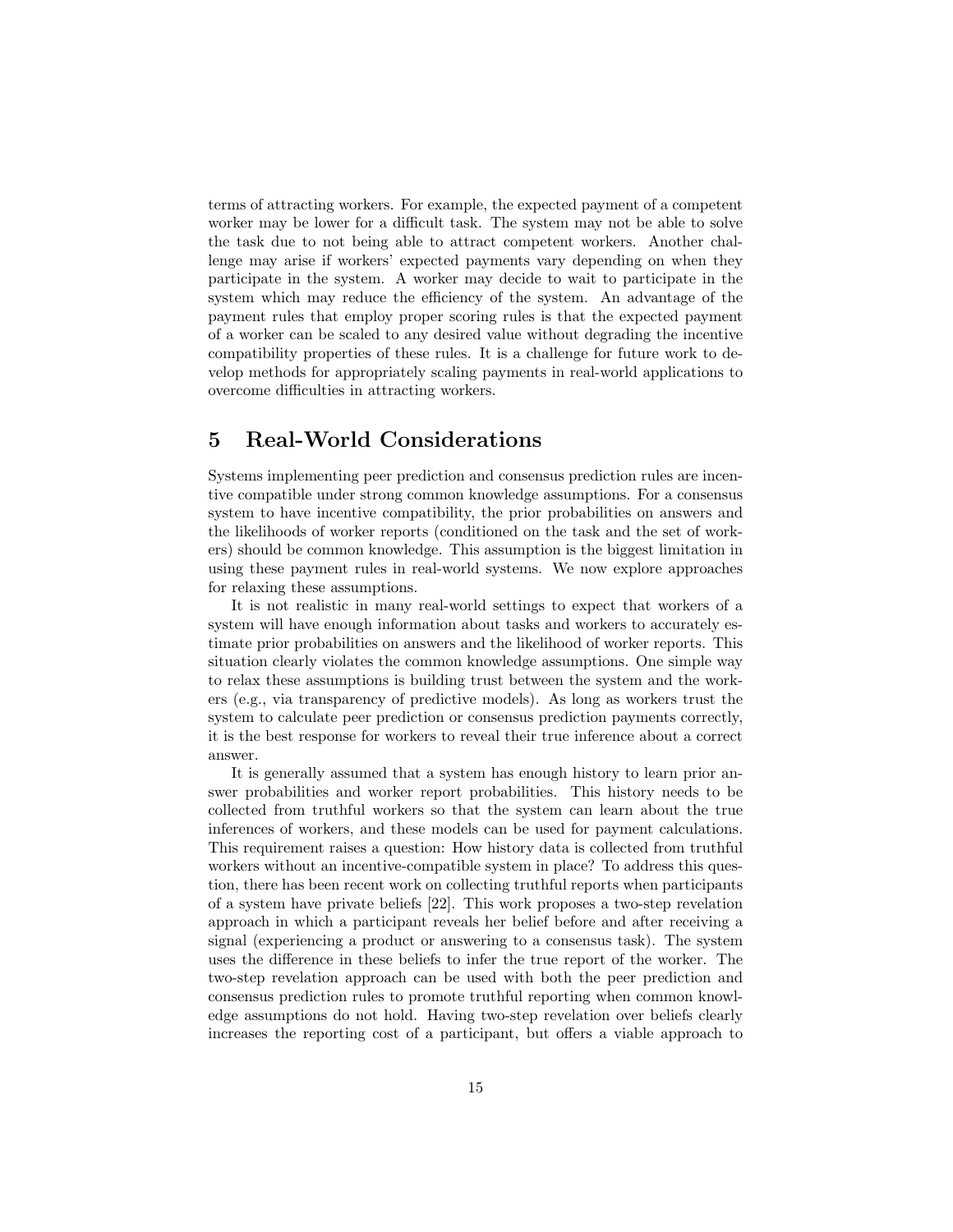collect enough data about workers' inferences until the system is able to train accurate predictive models.

Next, we address a more complicated case in which the system does not know about some features of the task at hand or the workers hired for the task, and thus cannot calculate payments accurately. As stated in previous sections, the incentive compatibility of consensus systems depends on whether payments can be computed accurately. Because payments are computed based on the predictions of predictive models, doing so not only requires having accurate models, but also having comprehensive set of evidences and features that can perfectly model a task and workers reporting for the task. If a system does not know some of the features that workers know, the common knowledge assumptions may not hold. For example, if a system cannot judge how difficult a task is, but a worker can, the worker may strategize to improve her payment by not reporting truthfully. The proposition below shows that when workers and the system have a channel to communicate, peer prediction and consensus prediction rules incentivize workers to communicate the difficulty of the task (or any other feature in  $f$  that the worker knows but the system does not) so that the common knowledge assumptions are satisfied and the system can accurately calculate payments.

We define two sets of features  $\mathcal{F}_i^w$ ,  $\mathcal{F}_i^s$  such that  $\mathcal{F}_i = \mathcal{F}_i^w \cup \mathcal{F}_i^s$ .  $\mathcal{F}_i^s$  is the set of features that the system can infer correctly. This set may include the general statistics about the worker population and the tasks.  $\mathcal{F}_i^w$  is the set of features that workers can infer correctly, but the system may not. This set may include the personal competency of worker  $i$ , whether the given task is relevant to the worker, and how difficult the task is for the worker. We define  $f_i^s$  as the true valuation of  $\mathcal{F}_i^s$ ,  $f_i^w$  as the true valuation of  $\mathcal{F}_i^w$ , and  $\bar{f}_i^w$  as the system's estimation of the features in  $\mathcal{F}_{i}^{w}$ . We assume that  $\mathcal{F}_{i}^{w}$  is stochastically relevant for  $C_j$  for any worker j conditional on  $f_i^s$  and any realization of  $C_i$  (i.e., knowing the true value for these features help to better predict other workers' reports). We show below that if a system is implementing peer prediction rules, it is the equilibrium of the system for every worker i to report  $f_i^w$  as well as her true inference about the correct answer.

**Proposition 3.** It is a strict Bayesian Nash equilibrium of  $M = (t, \pi, \tau^p)$  for each worker *i* to report her inferences about  $\mathcal{F}_i^w$  truthfully in addition to her report about the correct answer.

Proof. We will use the logarithmic scoring rule in this proof for ease of representation. We show that the expected payment of worker  $i$  increases if she chooses to report  $f_i^w$  rather than not reporting. Let  $V_i(r_i, f_i^w)$  be the expected payment of worker i when she reports  $r_i$  and  $f_i^w$ . We use  $Pr(c_j | c_i, f_i^w \cup f_i^s)$  as a shorthand for  $Pr(C_j = c_j | C_i = c_i, \mathcal{F} = f_i^w \cup f_i^s)$ .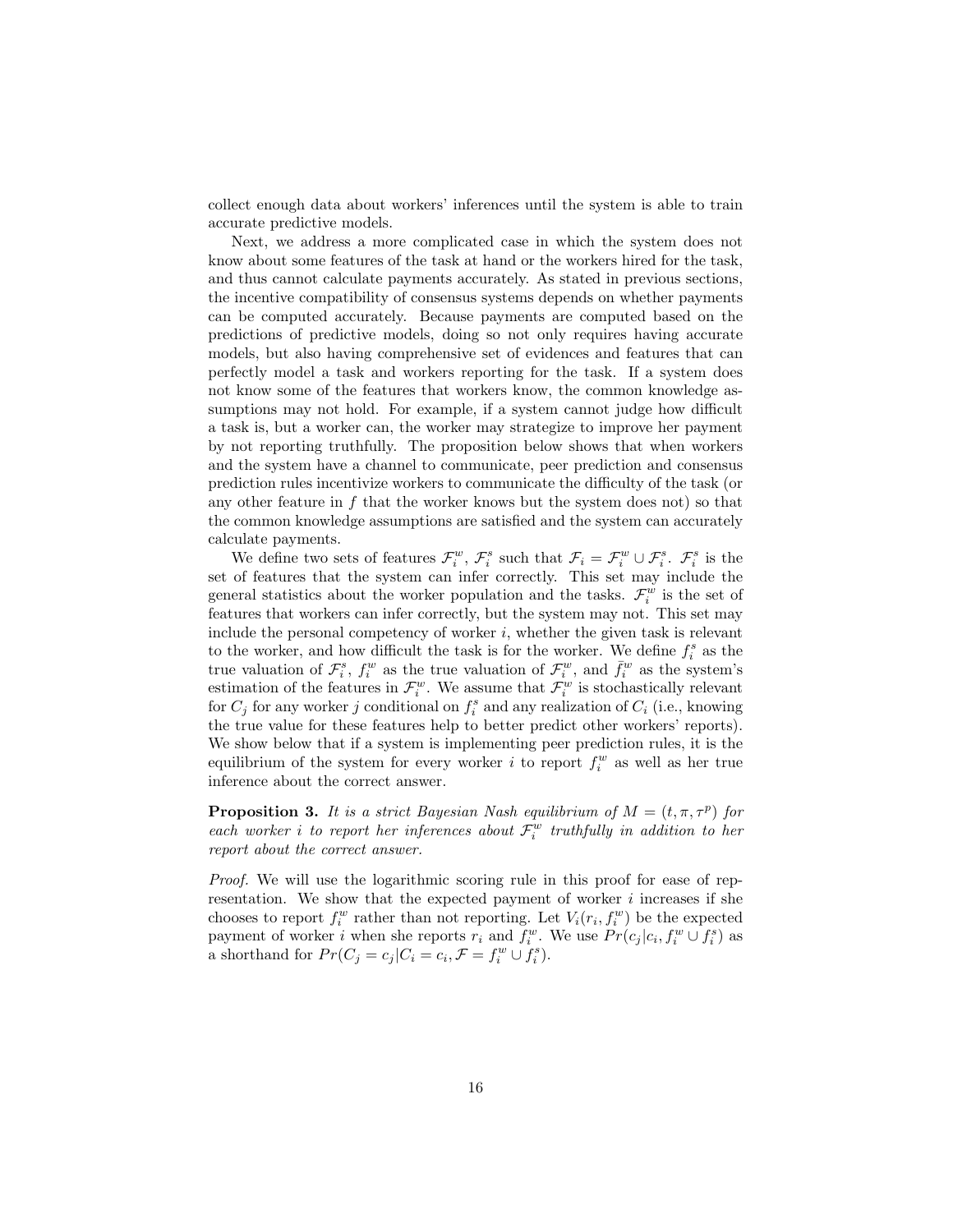$$
V_i(r_i, f_i^w) - V_i(r_i, \emptyset) = \sum_{c_j} (Pr(c_j|c_i, f_i^w \cup f_i^s) \ ln(Pr(c_j|c_i, f_i^w \cup f_i^s))) -
$$

$$
\sum_{c_j} Pr(c_j|c_i, f_i^w \cup f_i^s) \ ln(Pr(c_j|c_i, \bar{f}_i^w \cup f_i^s))
$$

$$
= D_{KL}(Pr(c_j|c_i, f_i^w \cup f_i^s)||Pr(c_j|c_i, \bar{f}_i^w \cup f_i^s)))
$$

The difference in expected payments is the weighted KL divergence between the probability distribution when worker *i*'s inference about  $\mathcal{F}_i^w$  is revealed and when it is not revealed. Given that  $\mathcal{F}_i^w$  is stochastically relevant for  $C_j$ , the KL divergence between these two distributions is always positive. Thus,  $V_i(r_i, f_i^w) > V_i(r_i, \emptyset).$  $\Box$ 

Proposition 3 holds for the consensus prediction rule under the assumption that  $\mathcal{F}_i^w$  is stochastically relevant for  $\hat{A}_{-i}$  conditional on  $f_i^s$  and any realization of  $C_i$ . This stochastic relevance assumption is realistic because knowing the true values of the features in  $\mathcal{F}_i^w$  help to better predict the correct answer of a task and the way workers report for the task, and thus help to predict  $\hat{A}_{-i}$ .

### 6 Empirical Evaluation

This section presents empirical evaluation of different payment rules when they are implemented in a system for solving consensus tasks. Our experiments focus on three main points; (1) understanding the way strategic reporting may hurt performance if the system is not incentive-compatible (2) comparing the fairness properties of peer prediction and consensus prediction rules, (3) studying the way peer prediction and consensus prediction rules behave when common knowledge assumptions do not hold.

To evaluate different payment rules in varying conditions, we developed a simulation system. The system takes as input consensus tasks with  $n$  possible answers. Prior probabilities over answers are generated randomly for each task. The correct answer is selected randomly such that the likelihood of an answer being correct is proportional to the answer's prior probability. Workers are assigned competency values that represent the likelihood that they will provide the correct answer. Competency values are sampled from a Gaussian distribution with a mean representing the population competency and a variance that is large enough to allow incompetent workers in a highly competent population and vice versa. A worker with minimum competency of 0 randomly selects an answer among  $n$  possibilities, and a worker with maximum competency of  $1$ always infers the correct answer. For any worker with a competency value that lies between 0 and 1, the likelihood of inferring the correct answer is linearly interpolated in  $[1/n, 1]$ . Neither workers, nor the system know workers' individual competencies. The system terminates a task when it reaches 95% confidence on an answer. For the first set of experiments, the prior probabilities on answers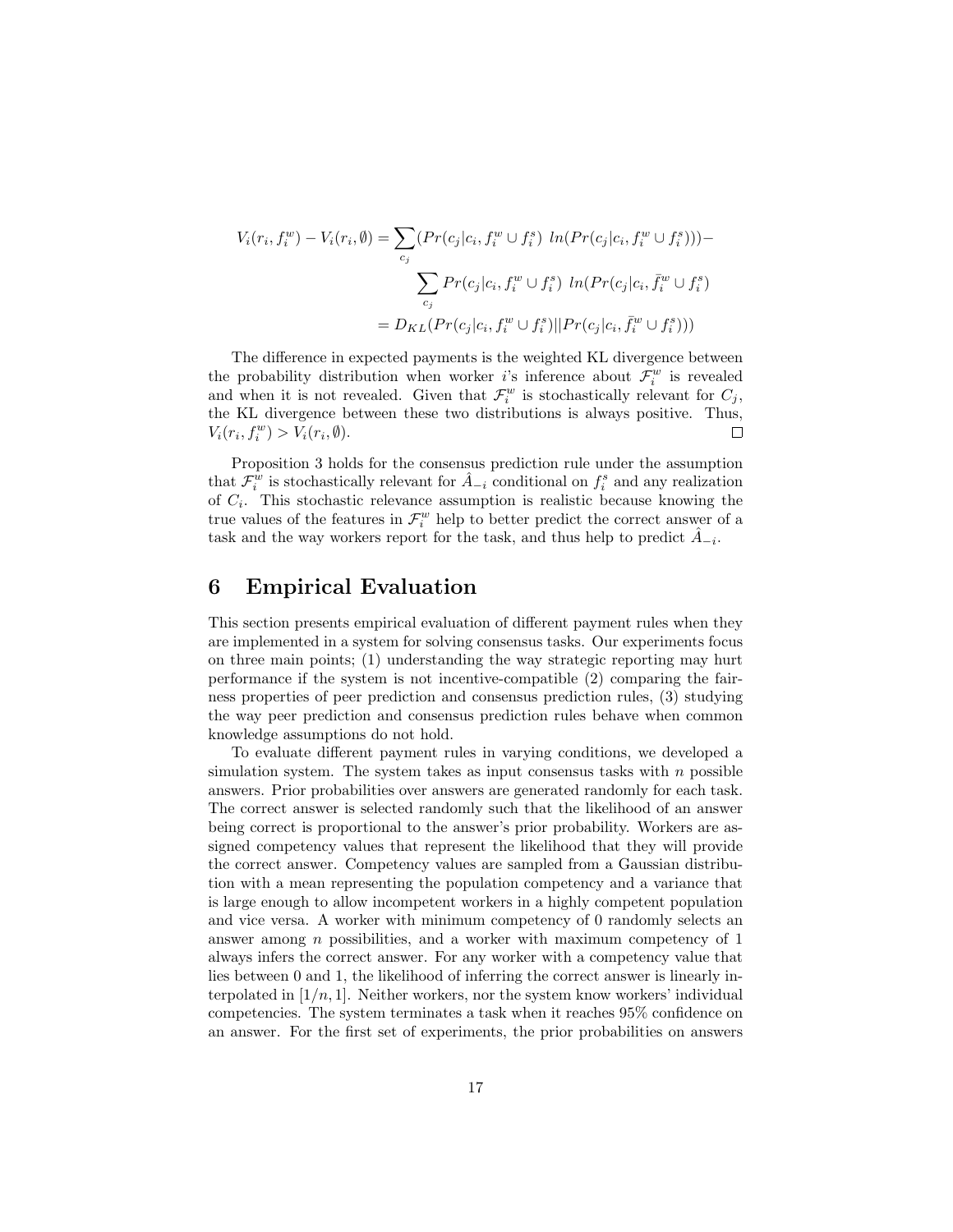

Figure 1: Effect of strategic reporting on system accuracy when basic payments are implemented.

and the average competency of the population are common knowledge between the system and the workers. Later in this section, we experiment when this condition does not hold.

In all experiments, workers are strategic. A strategic worker reports truthfully if reporting truthfully is an equilibrium of the system. Otherwise, she calculates the set of pure strategies that are equilibriums of the system and randomly picks a strategy from this set to follow.

The first set of experiments study the effect of truthful reporting on the system's performance. In these experiments, we randomly generated 10000 tasks for each experimental condition, and we vary the population competency between low  $(0.2)$ , medium  $(0.5)$  and high  $(0.8)$ . Figure 1 compares the system's performance in predicting the correct answer when the peer prediction or the consensus prediction rule is implemented and all workers are incentivized to report truthfully, and when basic payments are implemented and workers strategize about what to report. These results show that when a system is not incentive compatible, its performance may be significantly degraded by strategic reporting. The effect is more significant for systems recruiting workers of low competency in that the accuracy of the system is nearly halved due to strategic reporting. The effect of strategic reporting may become even more severe if workers find a way to coordinate on an equilibrium when truthful reporting is not an equilibrium.

Given the analysis of the accuracy degrading effect of strategic reporting on consensus tasks, we provide an analysis of truth promoting payment rules through the rest of the section. In the first set of experiments, we assume that common knowledge assumptions hold and thus all workers follow the equilibrium strategy of truthful reporting. In this equilibrium of truthful reporting, we focus on understanding the fairness properties of peer prediction and consensus prediction rules. We define fairness as providing rewards to workers who provide correct reports. We define a fairness metric, absolute fairness as the correlation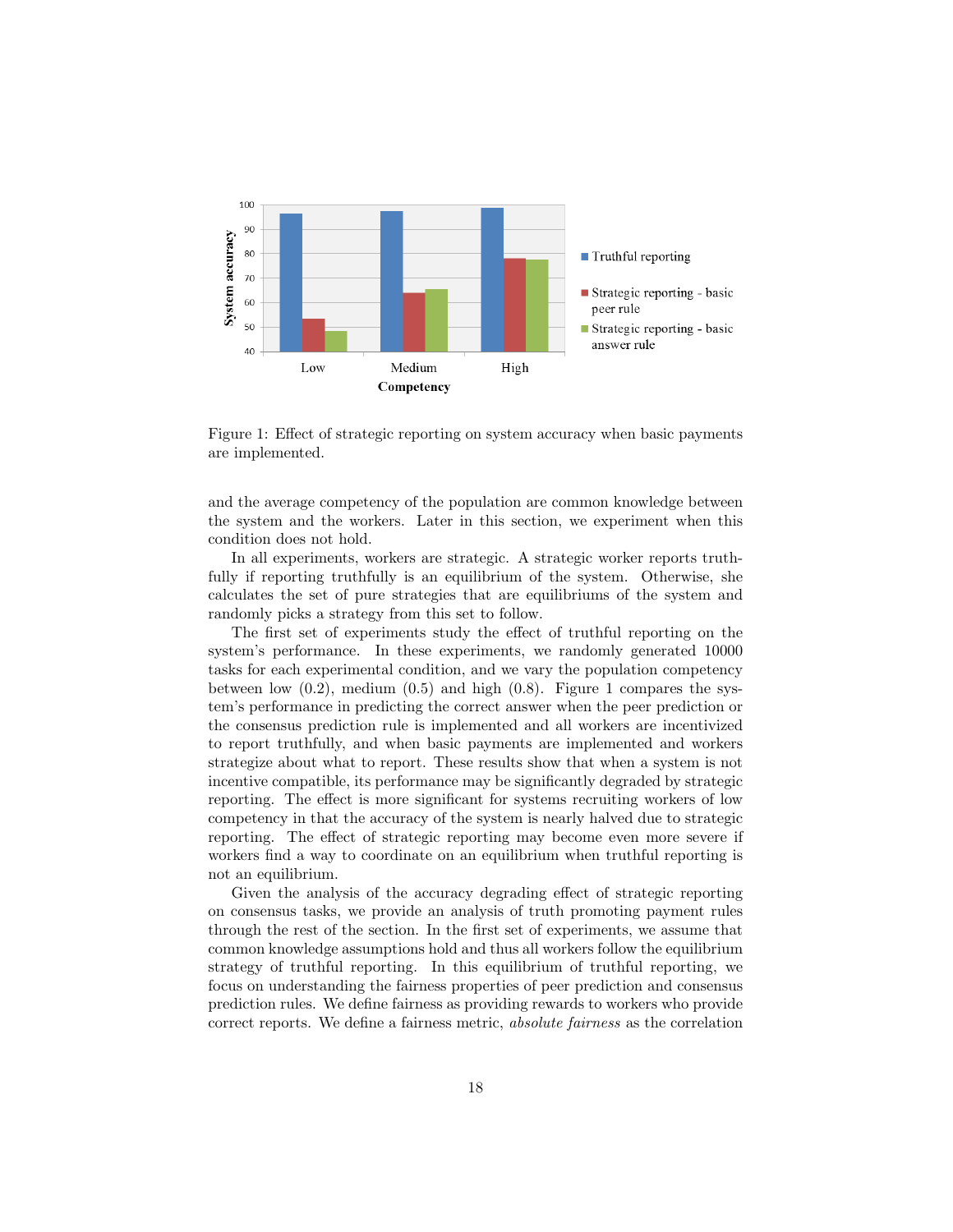

Figure 2: The comparison of fairness of truth promoting payment rules.

between correctness of a worker's report and the corresponding payment <sup>3</sup>. A system with high absolute fairness offers a fair value to all workers that provide the correct answer of a task and thus contribute to the system. In such a system, there would be less envy among people that all provide the correct answer of a task.

Figure 2 compares the absolute fairness of payment rules. The results show that the peer prediction rule has the worst fairness properties. When peer prediction payments are distributed, a worker providing the correct answer of a task may unfairly receive a lesser payment compared to other workers providing the correct answer for the same task or other tasks. The fairness properties of the average peer prediction rule is better than the peer prediction rule, but is worse than the consensus prediction rule. When the average peer prediction rule is implemented, a worker with the correct report receives the same amount as other workers reporting correctly for the same task, but she may receive a lesser amount compared to other workers reporting correctly for other tasks. The consensus prediction rule outperforms other rules in terms of fairness for all competency levels because it rewards workers consistently depending on how well their reports contribute to the answer that is predicted by the system.

Next, we study the way payments computed with the peer and consensus prediction rules incentivize workers when common knowledge assumptions do not hold and thus the payment calculations are noisy. We add noise sampled from a Gaussian distribution to each prediction obtained by the system from the answer and report models for calculating payments. We perform a worstcase analysis such that workers can observe the true probabilities and also the noisy probabilities used by the system, all workers are strategic, and they are computationally powerful to compute peer prediction and consensus prediction rules. In this worst case setting, we calculate the percentage of strategic workers that deviate from reporting truthfully. The population competency varies between low and high competency. The consensus prediction rule is computed

 $3$ All correlations are statistically significant with  $p=0.01$ .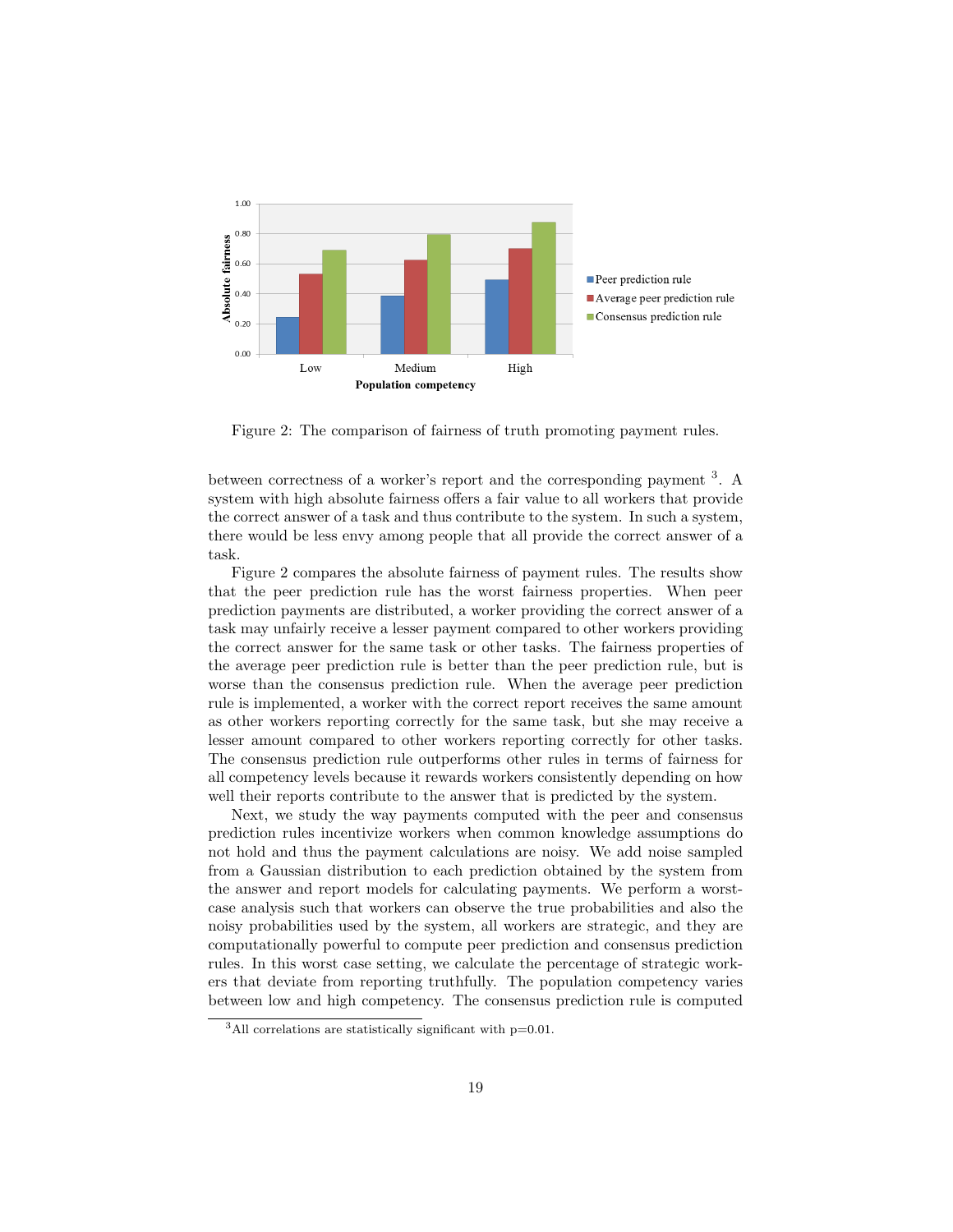with sampling  $(\epsilon_s = 0.1, \delta_s = 0.01)$ , which introduces another type of noise to the consensus prediction payment calculations. We vary the magnitude of noise by varying the standard deviation of the Gaussian distribution  $\sigma$  between no noise ( $\sigma = 0$ ), low noise ( $\sigma = 0.01$ ), medium noise ( $\sigma = 0.05$ ), high noise  $(\sigma = 0.1)$  and very high noise  $(\sigma = 0.2)$ .

Figure 3 reports the ratio of truthful reporting for peer prediction and consensus prediction rules, and for basic payment rules when varying levels of noise are added to the predictive models used in payment calculations. These results show that the incentive compatibility of both peer prediction and consensus prediction rules are robust to low levels of noise in predictive models. In addition, the consensus prediction rule is robust to low levels of noise introduced by the approximate calculation of these payments. When the noise increases to high levels, the ratios of truthful reporting for these rules degrade slightly. However, despite the increasing noise, the results show that these rules are significantly better at promoting truthful reporting than basic payments even when the noise level is very high.

Figure 3 presents promising results about the performance of peer prediction and consensus prediction payment rules even when common knowledge assumptions do not hold. These experiments employ a simple policy in payment calculations that does not reason about the noise in predictive models while deciding on consensus. Because the consensus prediction payments use the consensus answer derived by the system as the signal for evaluating worker reports, the robustness of this payment rule can be further improved with better policies that can reason about the noise in predictive models in its decision-making process. When coupled with such policies, the robustness of the consensus prediction rules may outperform the robustness of the peer prediction rules. It is important to note that the truth promoting properties of these rules are likely to be better in real-world systems in which the worst case assumptions presented above do not necessarily hold. In settings in which workers are computationally bounded or they cannot infer the noise in the system, it may be impractical for workers to strategize over a system implementing peer prediction or consensus prediction payments. In addition, as demonstrated by Proposition 3, the system may be able to correct the noise in predictive models by establishing communication and collaboration with workers.

To the best of our knowledge, this evaluation is the first empirical study of the behavior of peer prediction rules and consensus prediction rules when common knowledge assumptions do not necessarily hold. We believe that understanding the behavior of different payments rules in real-world systems with noise and computational limitations will help to determine which payment rule is more suitable for a given domain, and thus will foster the application of these ideas in diverse settings.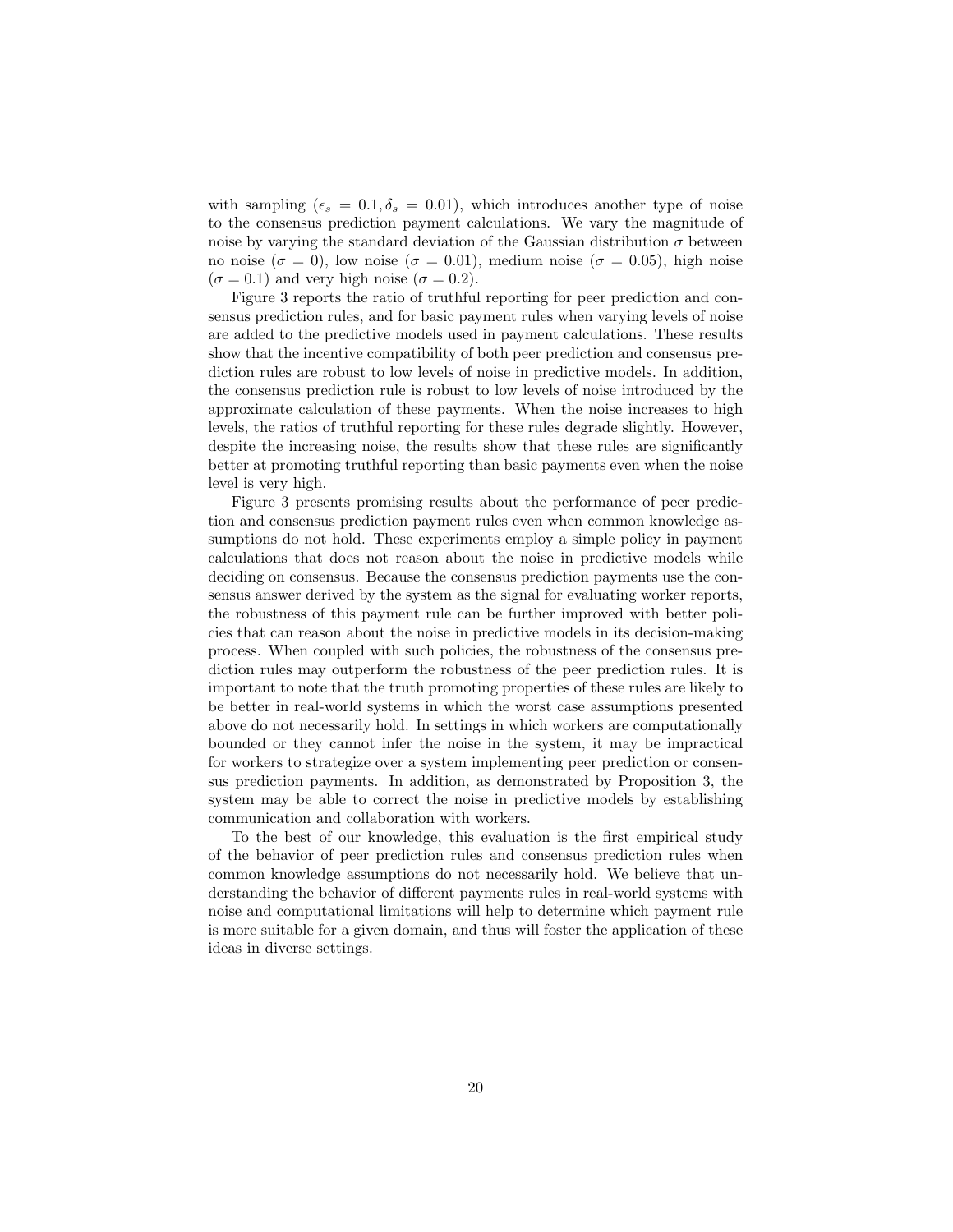

Figure 3: Worst-case analysis of the incentive compatibility of payments for varying levels of noise.

# 7 Future Work and Conclusions

We reviewed key opportunities and challenges for developing truthful, fair, and computationally feasible incentive mechanisms for crowdsourcing. We also studied the issues that arise in applying peer prediction and consensus prediction rules in real-world systems. We believe that the results in this paper pave the way for future work in the directions of formalized approaches for more efficient crowdsourcing systems, and application of peer prediction and consensus prediction rules to diverse real-world systems.

Future work on crowdsourcing includes designing truthful incentive mechanisms for a larger variety of tasks, including opinion tasks and tasks that may require complex workflows, and developing mechanisms to prevent collusion among workers [10]. Research directions on prediction rules include the pursuit of new approaches for relaxing common knowledge assumptions and studying the properties of these payment rules in other real-world settings. We believe that the use of truthful and fair mechanisms promises to enhance the operation of crowdsourcing for both authors and contributors, and can promote the wider use of such systems as a trusted methodology for problem solving.

## References

- [1] M. Bernstein, G. Little, R. Miller, et al. Soylent: a word processor with a crowd inside. In symposium on User interface software and technology, 2010.
- [2] Y. Chen and D. Pennock. Designing markets for prediction. AI Magazine, 2010.
- [3] P. Dai, Mausam, and D. Weld. Decision-theoretic control of crowd-sourced workflows. In AAAI, 2010.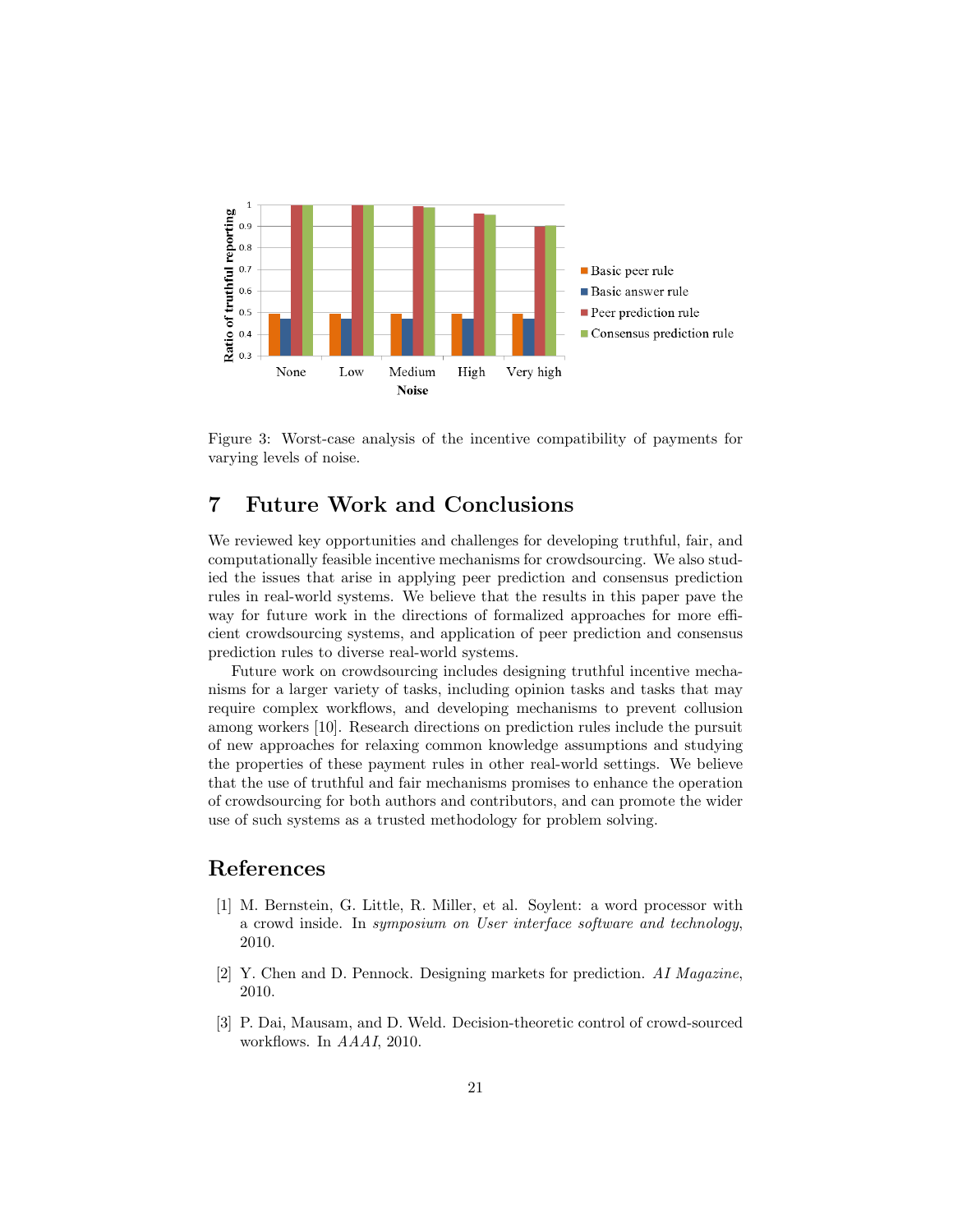- [4] J. Douceur and T. Moscibroda. Lottery trees: motivational deployment of networked systems. ACM SIGCOMM Computer Communication Review, 37(4):121–132, 2007.
- [5] A. Ghosh, S. Kale, and P. McAfee. Who moderates the moderators? crowdsourcing abuse detection in user-generated content. In Proceedings of the 12th ACM conference on Electronic commerce, pages 167–176. ACM, 2011.
- [6] S. Goel, D. Reeves, and D. Pennock. Collective revelation: a mechanism for self-verified, weighted, and truthful predictions. In EC, 2009.
- [7] R. Hanson. Logarithmic market scoring rules for modular combinatorial information aggregation. The Journal of Prediction Markets, 1(1):3–15, 2007.
- [8] J. Horton and L. Chilton. The labor economics of paid crowdsourcing. In EC, 2010.
- [9] E. Huang, H. Zhang, D. Parkes, K. Gajos, and Y. Chen. Toward automatic task design: a progress report. In SIGKDD Workshop on Human Computation, 2010.
- [10] R. Jurca and B. Faltings. Collusion-resistant, incentive-compatible feedback payments. In EC, 2007.
- [11] E. Kamar, S. Hacker, and E. Horvitz. Combining human and machine intelligence in large-scale crowdsourcing. In Proceedings of the 11th international joint conference on Autonomous agents and multiagent systems. International Foundation for Autonomous Agents and Multiagent Systems, 2012.
- [12] A. Kittur, E. Chi, and B. Suh. Crowdsourcing user studies with Mechanical Turk. In SIGCHI conference on Human factors in computing systems, 2008.
- [13] C. Lintott, K. Schawinski, A. Slosar, et al. Galaxy Zoo: morphologies derived from visual inspection of galaxies from the Sloan Digital Sky Survey. Monthly Notices of the Royal Astronomical Society, 2008.
- [14] W. Mason and D. Watts. Financial incentives and the performance of crowds. ACM SIGKDD Explorations Newsletter, 2010.
- [15] K. Mieszkowski. "i make \$1.45 a week and i love it", 2006.
- [16] N. Miller, P. Resnick, and R. Zeckhauser. Eliciting informative feedback: The peer-prediction method. Management Science, pages 1359–1373, 2005.
- [17] R. Nelson and D. Bessler. Subjective probabilities and scoring rules: experimental evidence. American Journal of Agricultural Economics, 1989.
- [18] D. Prelec. A Bayesian truth serum for subjective data. Science, 2004.